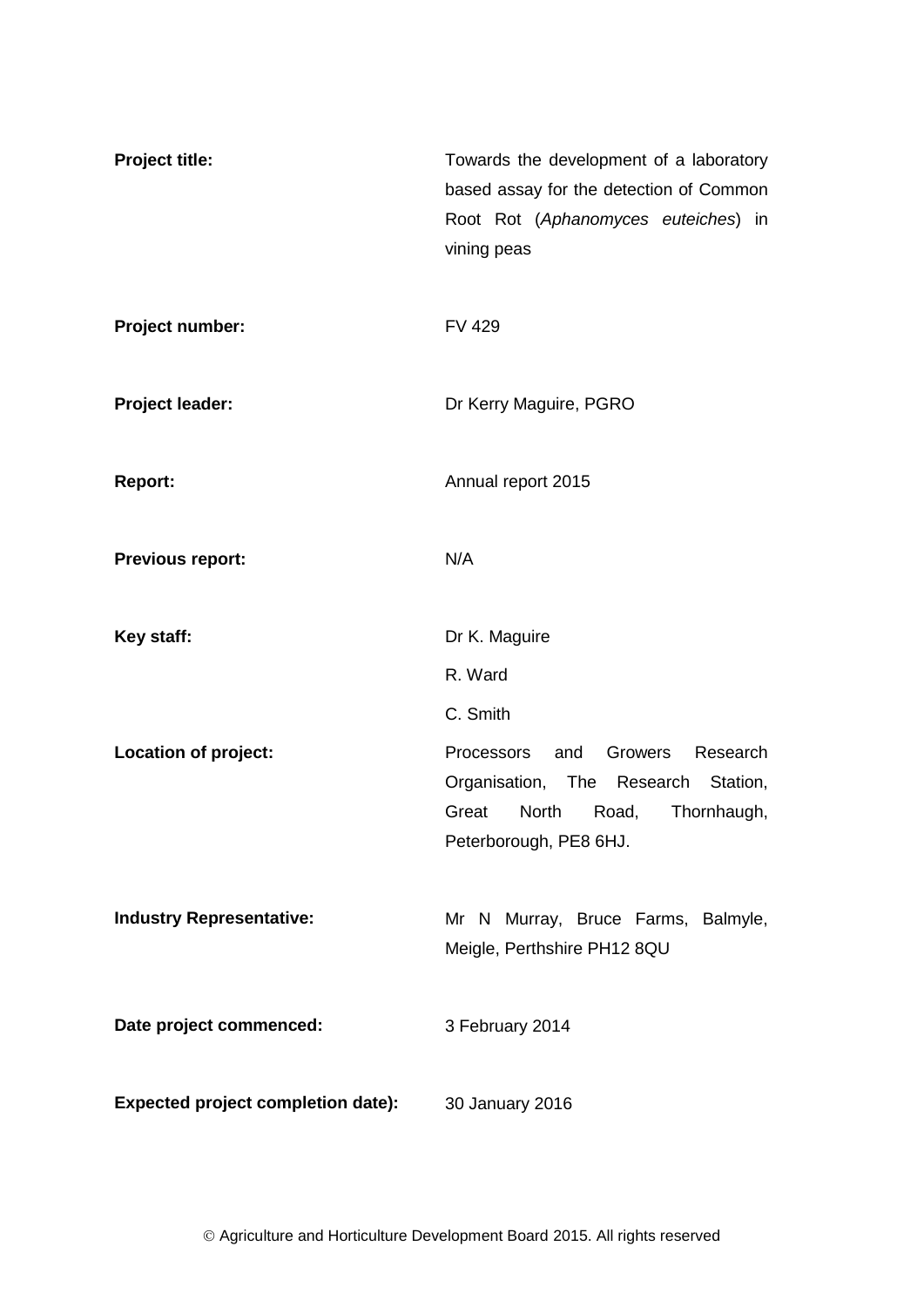#### *DISCLAIMER*

*AHDB, operating through its HDC division seeks to ensure that the information contained within this document is accurate at the time of printing. No warranty is given in respect thereof and, to the maximum extent permitted by law the Agriculture and Horticulture Development Board accepts no liability for loss, damage or injury howsoever caused (including that caused by negligence) or suffered directly or indirectly in relation to information and opinions contained in or omitted from this document.* 

*Copyright, Agriculture and Horticulture Development Board 2015. All rights reserved.*

*No part of this publication may be reproduced in any material form (including by photocopy or storage in any medium by electronic means) or any copy or adaptation stored, published or distributed (by physical, electronic or other means) without the prior permission in writing of the Agriculture and Horticulture Development Board, other than by reproduction in an unmodified form for the sole purpose of use as an information resource when the Agriculture and Horticulture Development Board or HDC is clearly acknowledged as the source, or in accordance with the provisions of the Copyright, Designs and Patents Act 1988. All rights reserved.* 

*AHDB (logo) is a registered trademark of the Agriculture and Horticulture Development Board.*

*HDC is a registered trademark of the Agriculture and Horticulture Development Board, for use by its HDC division.*

*All other trademarks, logos and brand names contained in this publication are the trademarks of their respective holders. No rights are granted without the prior written permission of the relevant owners.*

The results and conclusions in this report are based on an investigation conducted over a one-year period. The conditions under which the experiments were carried out and the results have been reported in detail and with accuracy. However, because of the biological nature of the work it must be borne in mind that different circumstances and conditions could produce different results. Therefore, care must be taken with interpretation of the results, especially if they are used as the basis for commercial product recommendations.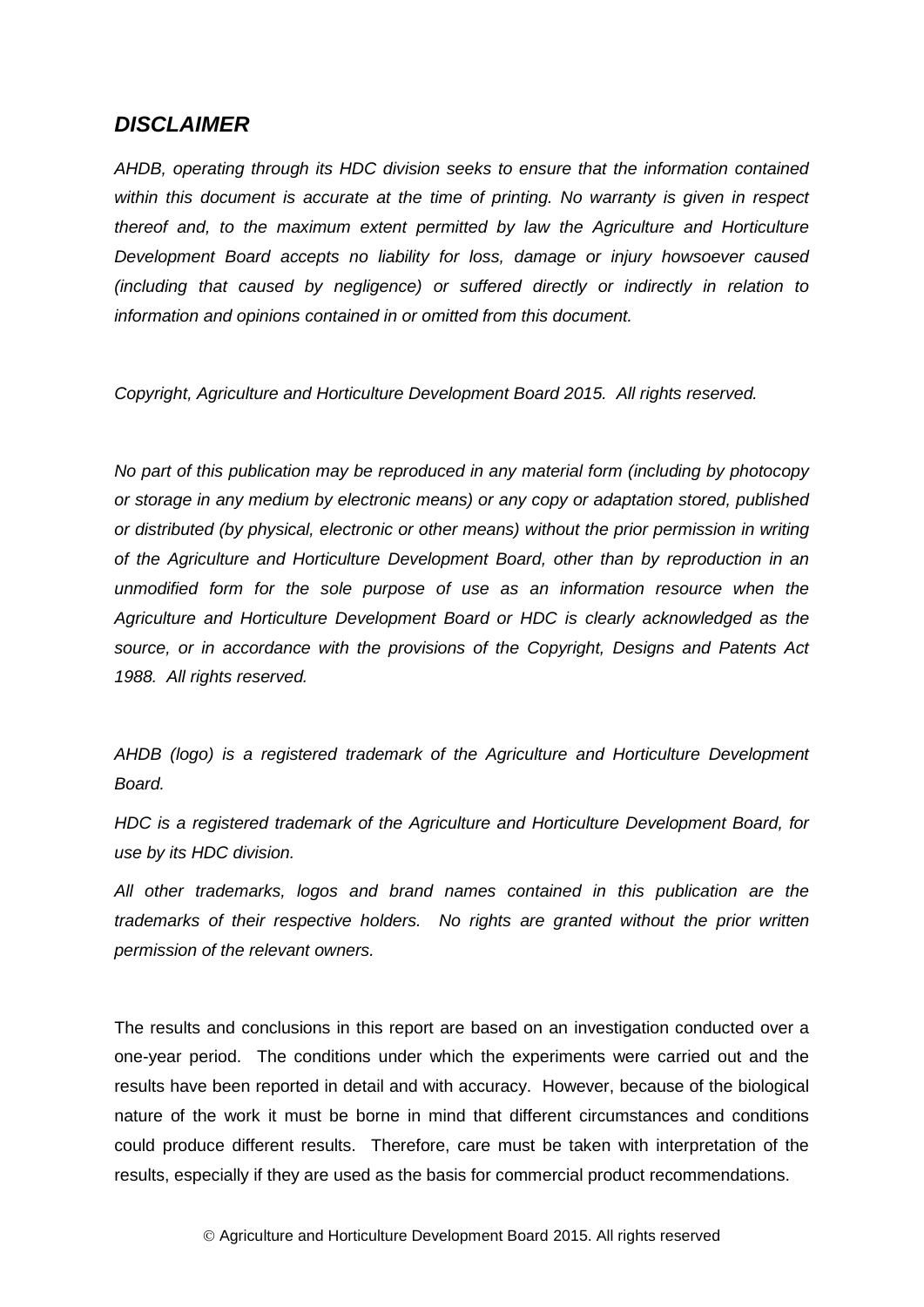# *AUTHENTICATION*

We declare that this work was done under our supervision according to the procedures described herein and that the report represents a true and accurate record of the results obtained.

| [Name] Dr K Maguire          |                                    |
|------------------------------|------------------------------------|
| [Position] Plant Pathologist |                                    |
| [Organisation] PGRO          |                                    |
|                              | Date 30 <sup>th</sup> January 2015 |
|                              |                                    |
| [Name]                       |                                    |
| [Position]                   |                                    |
| [Organisation]               |                                    |
|                              |                                    |
|                              |                                    |
|                              |                                    |
| <b>Report authorised by:</b> |                                    |
| [Name]                       |                                    |
| [Position]                   |                                    |
| [Organisation]               |                                    |
|                              |                                    |
|                              |                                    |
| [Name]                       |                                    |
| [Position]                   |                                    |
| [Organisation]               |                                    |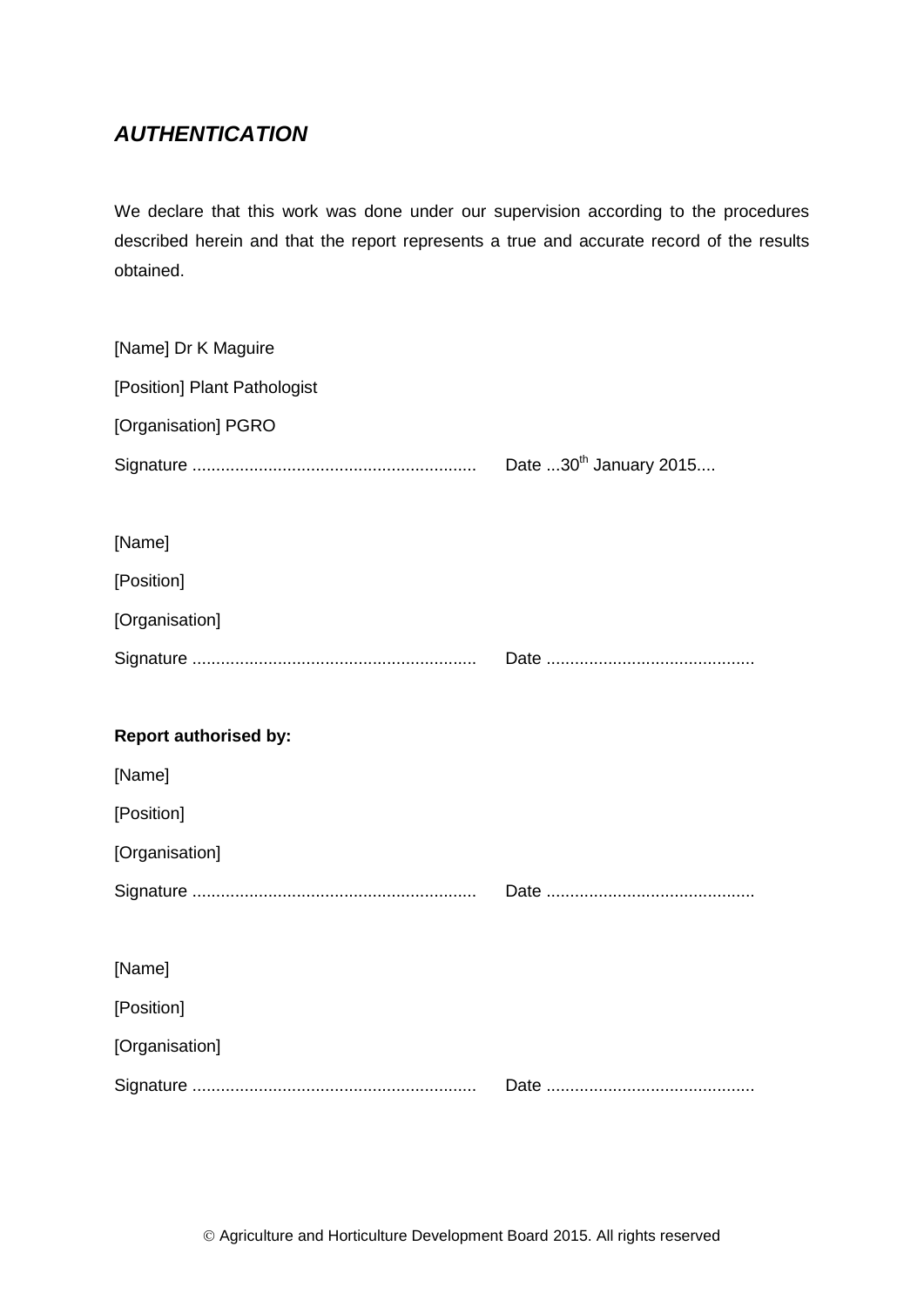# **CONTENTS**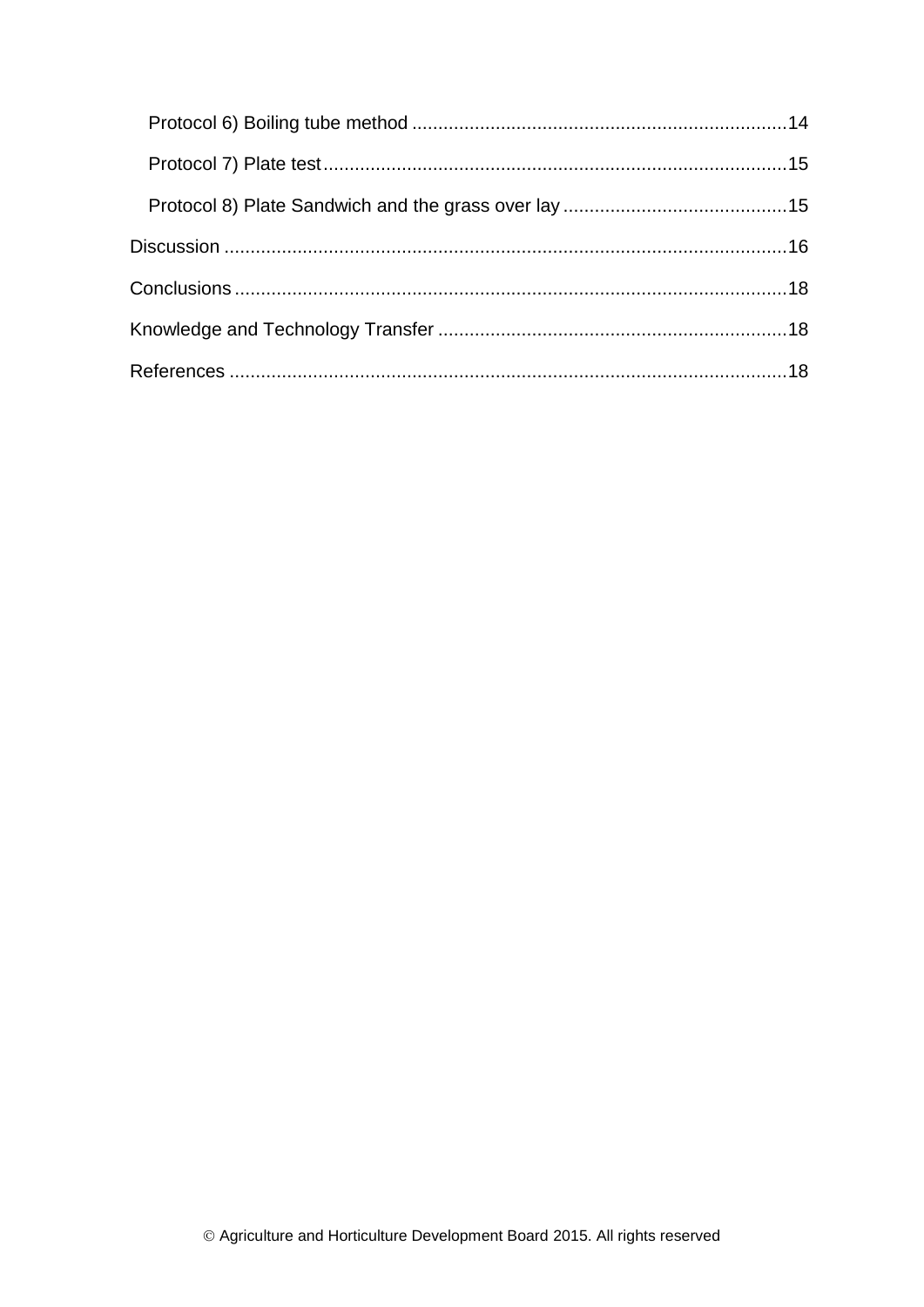# *GROWER SUMMARY*

## <span id="page-5-0"></span>**Headline**

Root rot is a major problem for growers of peas in the UK. A soil diagnostic test is brought a step closer with the first year of a two year project looking at different methods to evaluate *A. euteiches* in soil.

# <span id="page-5-1"></span>**Background**

Peas are valuable crops for the environment, crop rotation, diet and human health. Production is threatened by increasing levels of soil-borne diseases as peas are grown in restricted areas in the UK due to climate and location of processing facilities. There are increasing incidences of pea root rot. Symptoms usually appear as the plants begin to flower or earlier if the plants are stressed by waterlogging or other factors. This can result in complete crop loss or in less severe incidences uneven maturity of the crop. Chemical control of soil borne pathogens is unavailable. Once the symptoms have been observed there is very little the grower can do to save the crop.

There are three main fungal species which cause the problem *Fusarium solani* pv *pisi*, *Phoma medicaginis* var *pinodella* and *Aphanomyces euteiches*. Infection is dependent on weather and soil conditions. Disease levels are favoured by high soil moisture and are often seen where there has been a history of soil compaction and water logging although this is not always the case. Another factor is drilling time; peas sown in cold wet soils appear to be more susceptible than those grown later in the season. There is a test available to identify the risk of root rot for *P. medicaginis* and *F. solani*. The test is used by growers to identify fields with a high disease risk and either lengthen the rotation or plant later in the season. The incidence of *A. euteiches* root rot is on the increase. Recent trials at PGRO have identified low levels of infection without obvious above ground symptoms. This could reduce yield without the appearance of diseased plants and also allow the fungal levels to increase in the soil undetected.

*A. euteiches* is a very resilient fungus and is able to survive in the soil as thick walled oospores which form in abundance in the decaying pea roots. The area of infection spreads out across the field between pea crops. Field infection cannot be predicted or tested for and identification is based on the symptoms and the oospores in the crop.

This project aims to evaluate methods used in research projects to identify *A. euteiches* in soil samples and to identify a time and resource efficient method for identifying *A. euteiches* from field samples.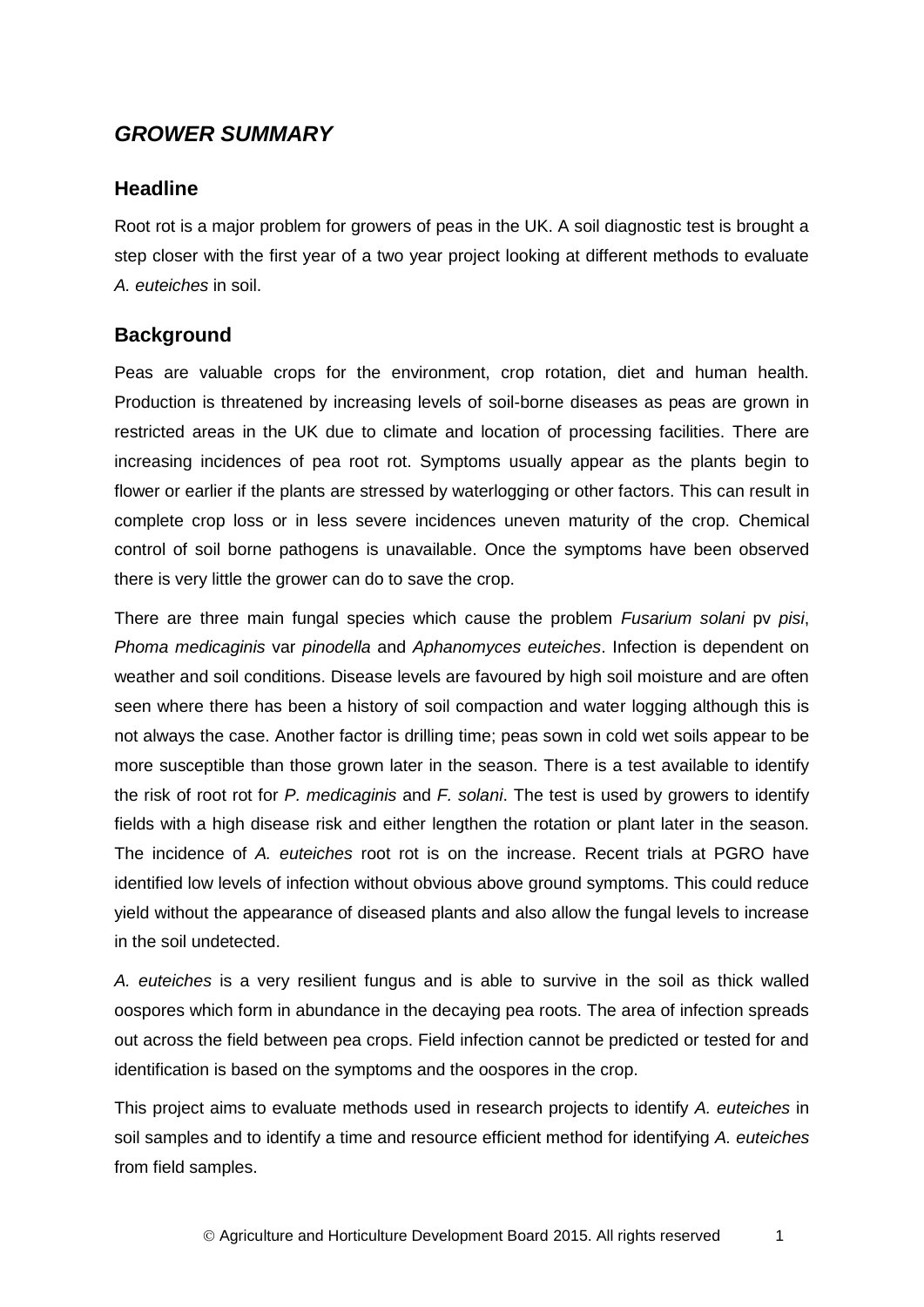# <span id="page-6-0"></span>**Summary**

Soils with confirmed *A. euteiches* infection were used in eight methods of isolating the fungus from soil samples. The initial test involved soil baiting. Peas were grown in soil and after approximately five weeks the plants were assessed for disease presence. This method is inefficient in terms of time, space and resources but allows the testing of large volumes of soil. Alternative methods used peas grown in boiling tubes, rolled paper towels and in petri dishes. These all had the benefit of more efficient use of time, space and resources. Although infection did occur, it was lower than that seen in the soil bait test.

An agar plate method was also tested using selective medias. This was inconclusive in the initial experiments. There is a huge diversity of fungi in soil and attempting to select one is complex.

### <span id="page-6-1"></span>**Financial Benefits**

Recommendations not available yet.

# <span id="page-6-2"></span>**Action Points**

Not identified as yet.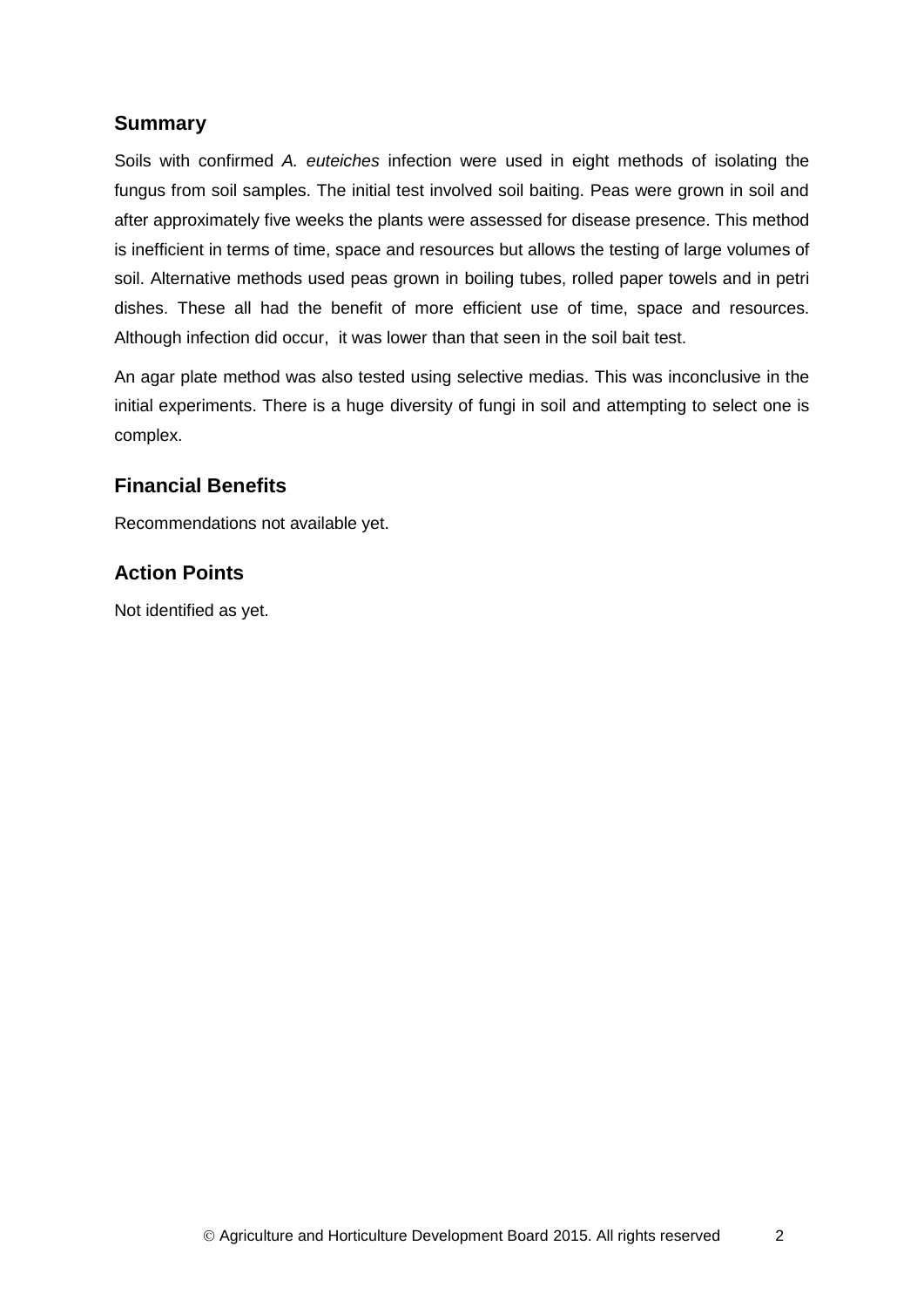# *SCIENCE SECTION*

#### <span id="page-7-0"></span>**Introduction**

Growers are increasingly concerned about the problems of root rots when growing vining peas especially in land that has had peas in the rotation for a number of years. Peas are especially susceptible if the soil is wet or consolidated or if there has been a long history of growing vining peas. These rots can result in complete crop loss or, in less severe incidences, uneven maturity of the crop. Both of these cause major problems for the grower. In the past year approximately one third of samples into the PGRO crop clinic were diagnosed with root rots. This is the largest single category of crop disorders seen and is a frequent topic for discussion with growers and agronomists. It can be a devastating disease as once it is identified, it is generally too late to save the crop and complete loss is likely (Biddle & Cattlin, 2007).

In the UK, root rots are caused by different soil dwelling fungi. Each has its own symptoms but shares the common outcome of death of the below ground parts. *Fusarium spp*. and *Phoma medicaginis* often occur together whereas *Aphanomyces euteiches* is more likely to occur on its own and has become an increasing problem especially for growers in colder areas or those who drill early. There are soil tests available for *Fusarium spp*. and *P. medicaginis* which identifies the disease levels in the soil and provides a risk rating which can be used to influence crops grown and drilling times (PGRO Technical Update 34). However there is not a test for *A. euteiches* and very little is known about its distribution in the UK.

*A. euteiches* infection begins with the germination of oospores in response to pea root exudates. The released zoospores swim in soil water towards the seedling and infect the root tissue. The roots develop a tan discolouration and the outer root cells disintegrate. The fungus is very resilient and is able to survive in the soil as thick walled oospores which form in abundance in the decaying pea roots and are usually found in the organic matter of the soil after the crop (Fig 1).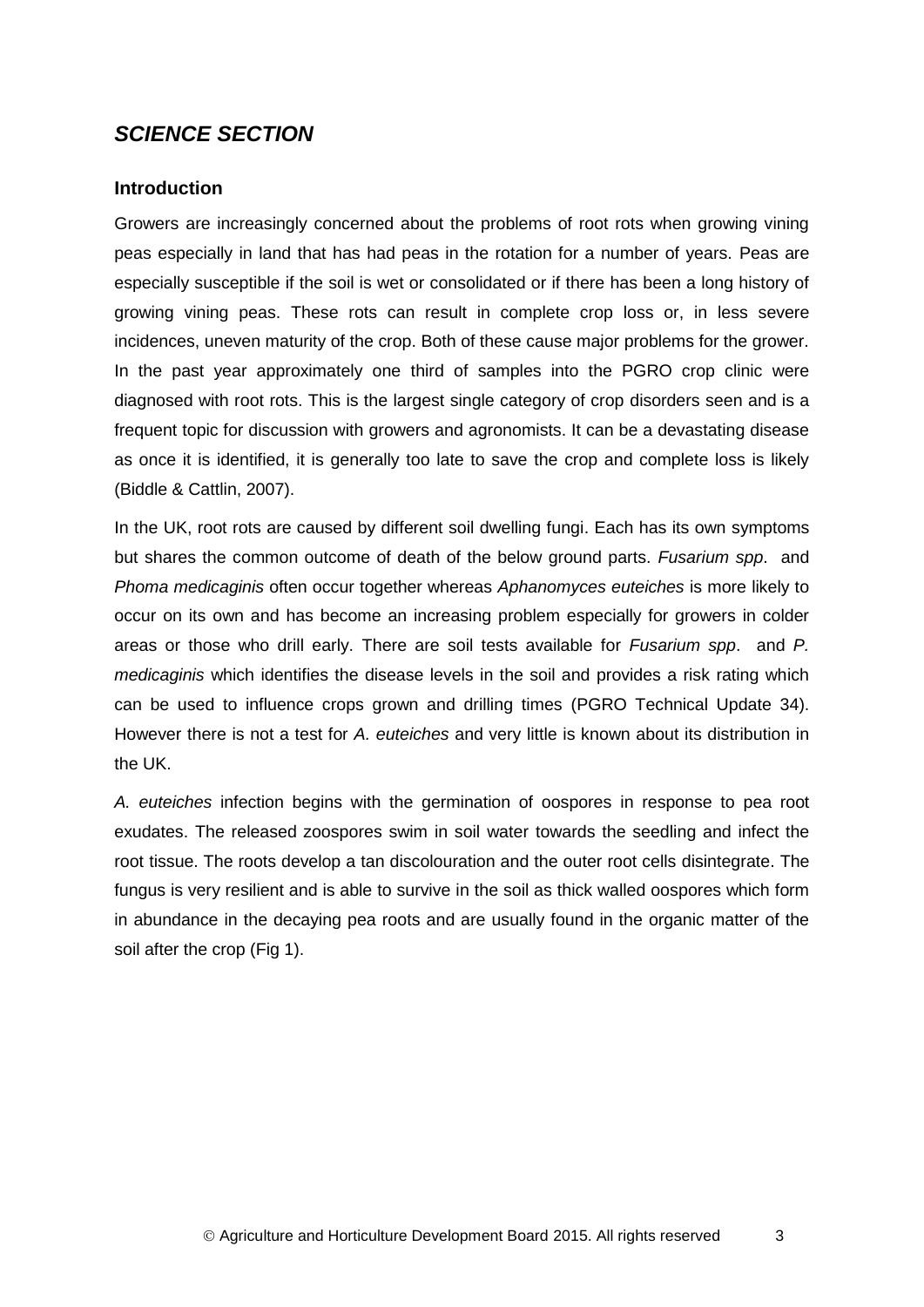

**Figure 1.** *A. euteiches* oospores in the root tissue of pea.

An infected area in a field tends to spread with time. Field infection cannot be predicted or tested for and identification is based on plant symptoms and the presence of oospores in infected material. The only method of control is to extend the rotation to at least ten years to allow the oospore population to decline. *A. euteiches* has a range of hosts including clover, vetch, barley, oats and some weed species (CMI description No 600). Recent trials at PGRO have identified low levels of infection without obvious above ground symptoms. This could reduce yield without the appearance of diseased plants and also allow the fungal levels to increase in the soil undetected.

The aim of this project is to evaluate known methods used to isolate *A. euteiches* using UK soils and start the development of a time efficient assay for testing soils for disease risk. This project investigates published techniques to isolate *A. euteiches* from soils and to culture the fungus on agar plates. Although these methods work well for research purposes, and some are used to establish disease levels, they do not appear to be time or resource efficient and have not been tested on UK soils. This project proposes to evaluate these methods for suitability to develop an assay to identify *A. euteiches* in field soils and to look at ways a soil test could be developed.

The first year of this project aimed to look at some of these methods. In selecting which methods to evaluate, it was important that the method was able to use a realistic amount of soil and could be reliable carried out on a routine basis. The method needed to be reproducible as well as time and resource efficient.

Soil Bait method. This is a widely used method to identify the presence of soil pathogens. Peas are grown in pots of the test soil in the glasshouse and are kept in conditions to favour disease development. After 38 d the peas are assessed for root discolouration on a scale of 1 – 5 (Malvick *et al.*, 1994). Infection is confirmed by checking for oospores in the root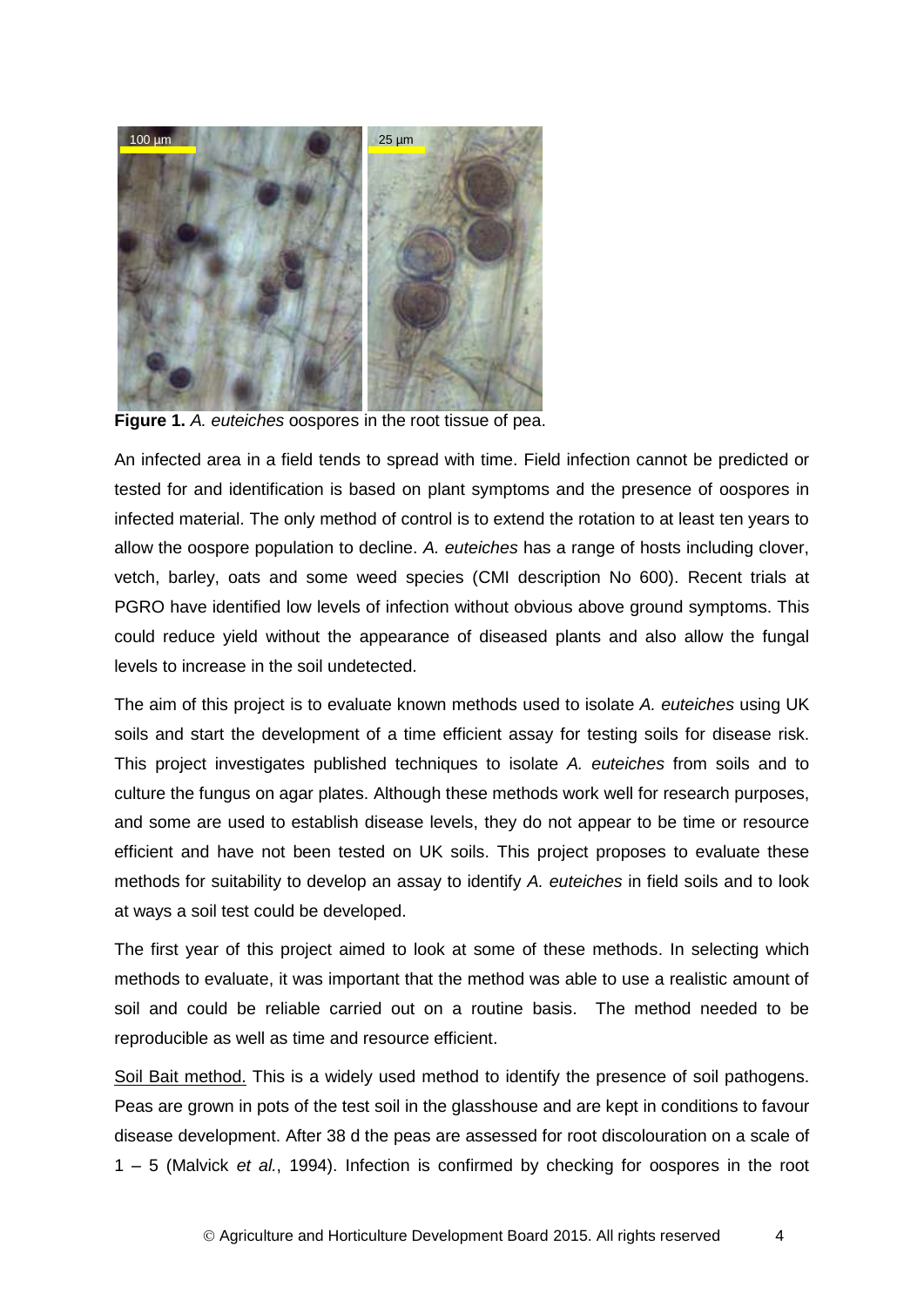tissue using microscopy. This method evaluates the presence of viable fungal spores and includes any potential suppression from other soil microbes. However it is a long test (over four weeks) and is labour and space intensive.

Separation of organic matter from soils. The oospores of *A. euteiches* are found in infected plant debris as it decomposes and can be found in the organic matter of soils (Kraft *et al.*, 1990). To obtain cultures of *A. euteiches,* soil samples (a few grams) are washed to concentrate the organic matter. This is carried out using beakers and sieves to obtain the floating organic matter. A potential alternative method would be the use of the Modified Fenwick Can. This device is used to separate cyst nematodes found in the organic soil fraction from large (hundreds of grams) soil samples. The concentrated organic material can be then be used in tests for *A. euteiches*.

Rolled Paper towel infection assay and the modified assay. This method is used to obtain infected plant material from which the fungus can be isolated and has the potential to be used as a test method for the presence of *A. euteiches*. The original method was developed by Mitchell *et al.*,(1969) and further developed by Kraft *et al.*, (1990) and Malvick *et al.* (1994). The soil is laid next to pre-germinated peas on damp tissue and rolled up. These are kept in controlled environmental conditions until the roots begin to discolour and the infection is confirmed using microscopy. The addition of pentachloronitrobenzene (PCNB) resulted in less contaminants and peas with less secondary disease at the end of the assay (Williams-Woodward *et al*., 1998).

The Dish and Towel Method. This is a cross between the rolled towel method and the soil bait method. The peas are distributed in a sterile dish on damp towelling. The soil is placed over the roots and the plants assessed for disease symptoms (Oyarzun and Van Loon, 1989).

Boiling tube infection assay. This assay is used to assess the pathogenicity of *Fusarium solani* pv *pisi* (Gravanis, 1986). A germinated pea is placed on an agar slope inside a boiling tube with a soil sample. The plants are assayed for disease symptoms. Although this assay is used for root infecting *Fusarium spp* it has the potential to also be successful for *A. euteiches* assay.

Agar plates *A. euteiches* can be grown *in vitro* on agar plates. The agar media provides the nutrients the fungus requires to grow without the presence of the plant. These can be used to induce the formation of spores or mycelial growth depending on the media used to aid the identification of the fungus. Additional additives such as fungicidal compounds and antibiotics suppress the growth of other organisms. This is particularly important when using soil samples as there are a lot of cultural soil microbes which could mask the sparse,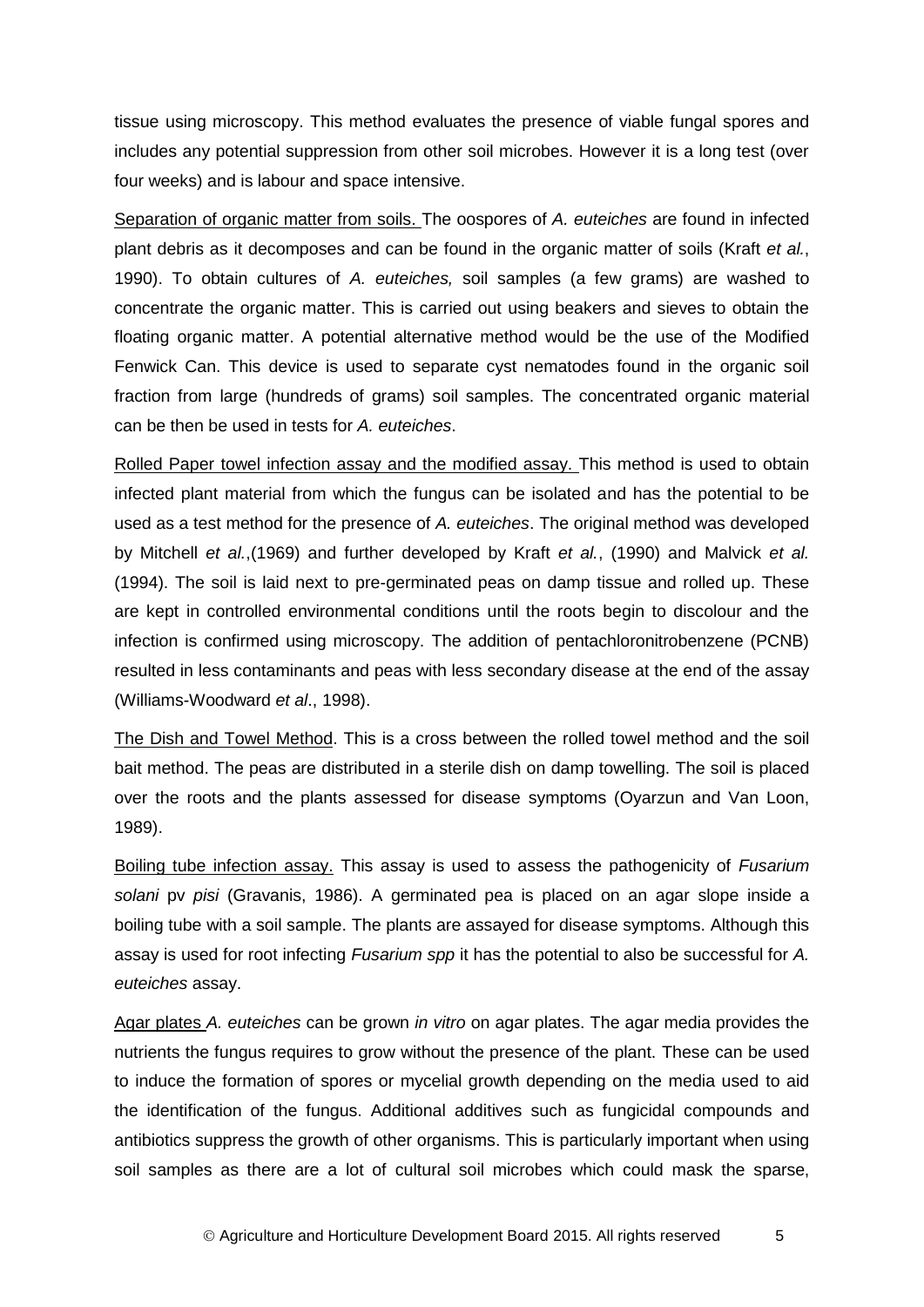arachnoid mycelial growth of *A. euteiches*. *A. euteiches* can be grown on Tap Water Agar (TWA), Potato Dextrose Agar (PDA) or Corn Meal Agar (CMA) with the addition of Metaxyl M, Benomyl and Streptomycin sulphate (Pfender *et al.*, 2001) to suppress or prevent the growth of other microbes.

Agar plate sandwich technique. Ideally a test would be based on a selective media and plated out directly from the soil. An agar plate with actively growing cultures is overlaid with another media which has different selection compounds. These can either be antibiotics or a media which stimulates spore formation for identification of the fungus.

Grass overlay. A blade of sterile grass placed over a fungal culture encourages the growth of *A. euteiches* into the grass where it forms oospores, sporangia and zoospores (Pfender, 1984). These can be visualised under the microscope and used as a method to identify a potential culture on agar.

Disease assessment. The quickest method of disease assessment would be the visual assessment of roots on a scale similar to that used in the soil bait technique. However soil contains many microbes which have the potential to discolour the roots. Therefore the assessment method needs to distinguish between miscellaneous rots and *A. euteiches*. A characteristic symptom is the disintegration of the root. This can be quickly identified and assessed but does take time to develop. Alternatively the presence of oospores in the plant tissue can be used to identify the fungus. This requires a trained eye to identify the correct morphological features of the oospores and is time consuming to evaluate each root samples. However it can be used to verify the scoring system.

#### <span id="page-10-0"></span>**Materials and methods**

Soil samples were received from growers and selected for use based on their likely disease incidence. Soil samples from the east coast of Scotland (Perth) were selected based on the number of pea crops grown and if there was a history of disease. All had peas in them at the time of sampling. Methods were taken from published literature where *A. euteiches* has been studied. In some instances this was adapted to the requirements of the project.

Three soils were chosen to test the different methods of disease. Some soils were mixed to reduce the disease level as in early experiments the plants were dying prematurely. Each assay included a steam sterilised control soil and infection was confirmed by the presence of oospores where appropriate.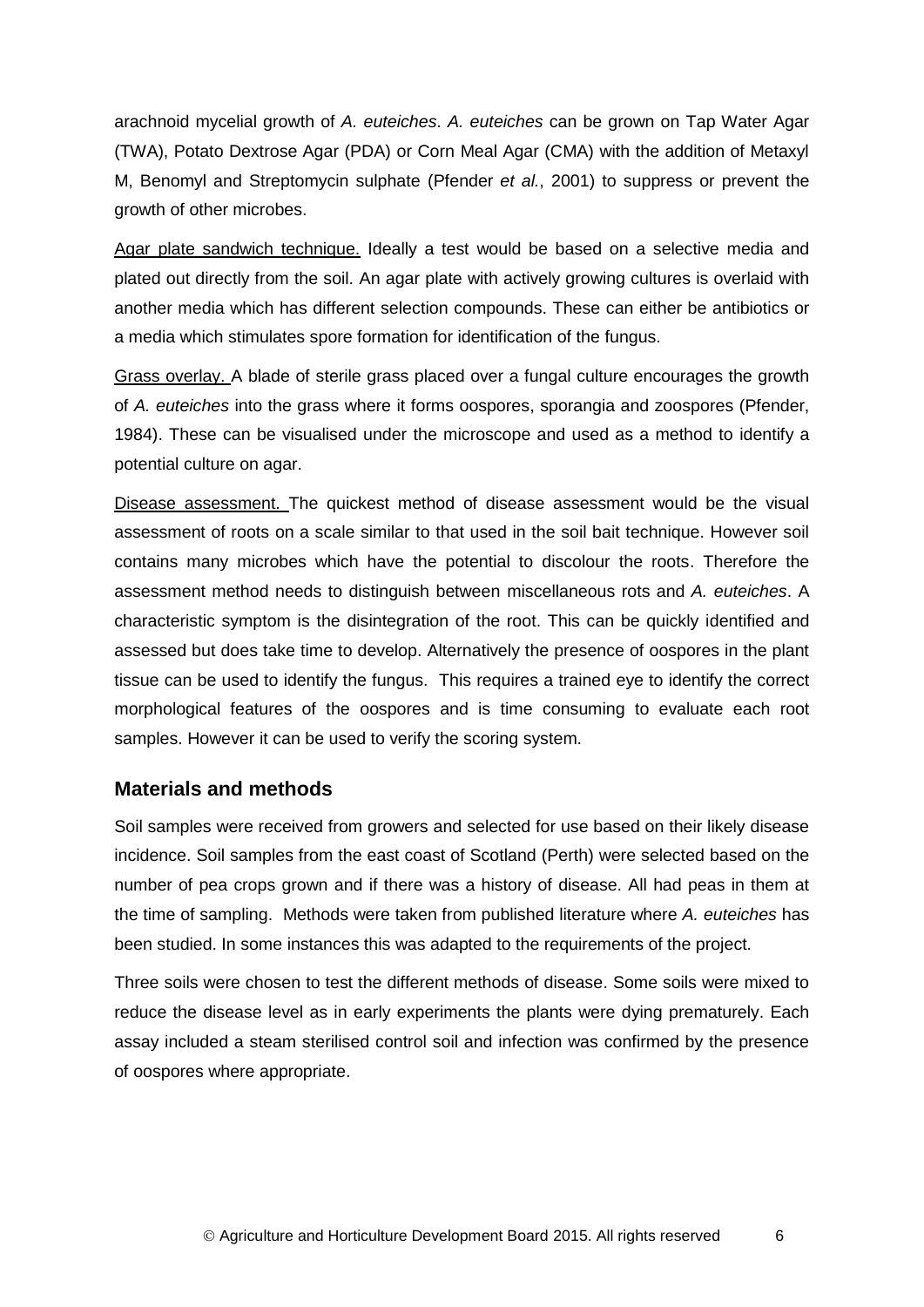#### <span id="page-11-0"></span>**Protocol 1) Soil Bait method**

Soil samples were mixed in open trays before being placed in 4 x 14 cm diameter pots. All pots and trays were washed with a 10% Sodium hypochlorite solution (bleach) prior to use. Five pea seeds, cv. Kelvedon Wonder, were sown per pot. After 10 d the soil was saturated and a high water content maintained for 14 d. Soil moisture was reduced and the plants left to grow for a further 14 d before assessment.

The plants were removed from the pots and the roots gently washed. The roots were assessed using a 1-5 scale.

- $1 = no$  necrosis of roots and hypocotyls
- $2 =$  slight necrosis of roots and hypocotyls
- $3 =$  necrosis of roots and lower hypocotyls, slight chlorosis of cotyledons and moderate stunting of stem
- 4 = extensive necrosis of roots, hypocotyls and cotyledons and severe stunting of stems
- $5 =$  dead seedling

#### <span id="page-11-1"></span>**Protocol 2) Organic matter separation**

- a) Sieve and Beaker. Soil samples were mixed well and 100 g of soil was passed through a 2 mm sieve, clods were broken down and stones removed. This was mixed for 3 min in sterile distilled water. The organic and mineral fraction was collected on a 75 µm mesh sieve and washed in running water, the retained sample was suspended in water and the heavier fraction was allowed to settle for 15 seconds. The suspended organic material was collected and stored at  $3^{\circ}$ C.
- b) Modified Fenwick Can. Four hundred grams of soil were dried slightly and mixed well before washing through a 2 mm sieve into a Modified Fenwick Can (Fig 2). The organic matter floated in the column of water and was collected using a 75  $\mu$ m sieve. This material was stored at 3°C.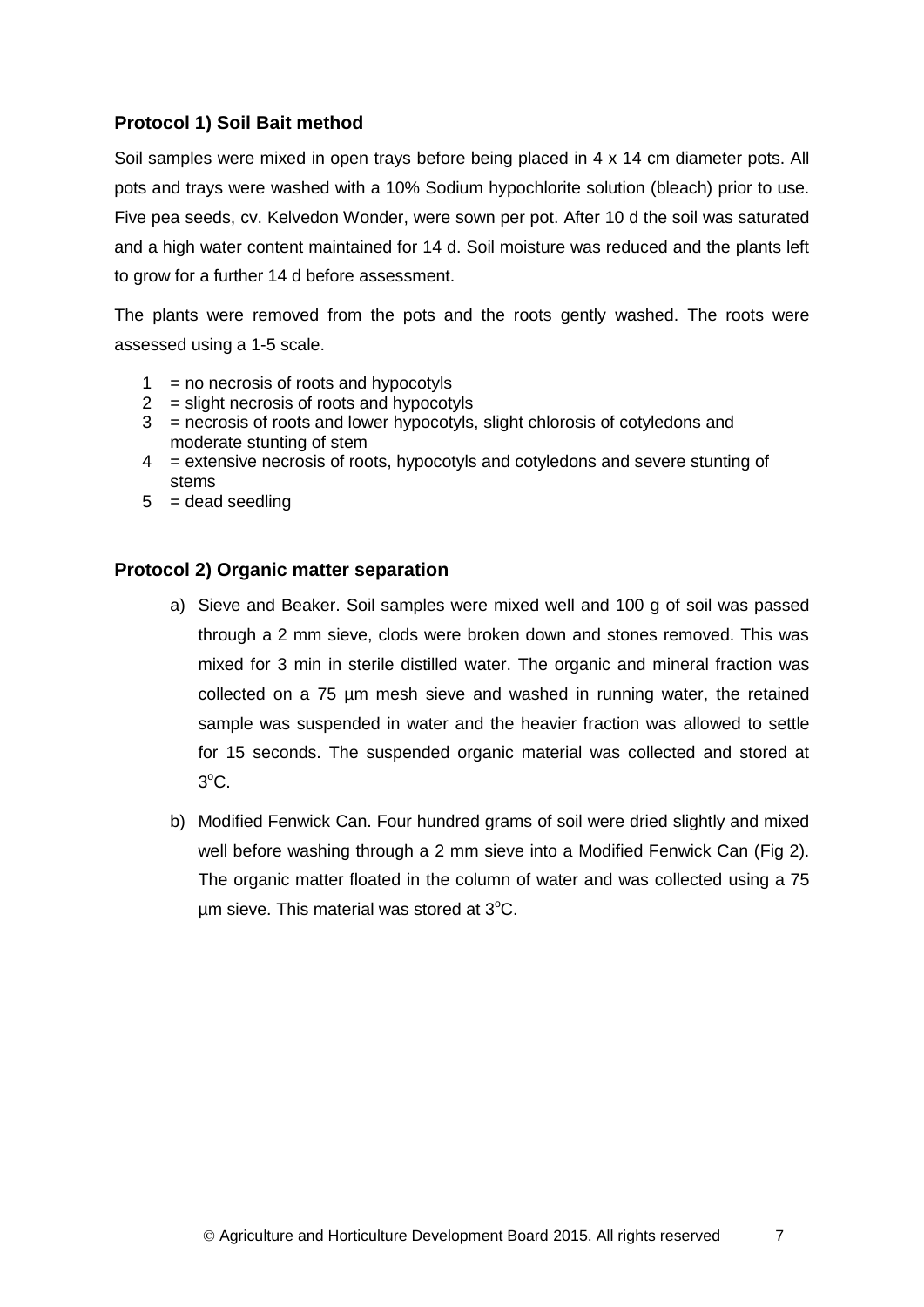

Figure 2 The Modified Fenwick Can used to separate out the organic matter content of the soil.

#### <span id="page-12-0"></span>**Protocol 3) Rolled towelling method**

This followed the method of Kraft *et al*. (1990). Pea seeds, cv. Kelvedon Wonder, Ambassador and Avola were surface sterilised (10% bleach for 15 min and washed 6 times in SDW) and germinated on 1.2% Tap Water Agar (TWA) for 5 d. Seedlings were placed on sterile paper towels moistened with sterile distilled water (SDW) and approx. 10 mm<sup>3</sup> of soil/organic matter was placed on each root. The plants were wrapped in tissue and kept at  $20^{\circ}$ C constant with 11.5 h light for 21 d. Each rep consisted of 5 plants and there were 6 reps per soil per variety. Plants were assessed for stem browning and the presence of oospores in the root tissue.

#### <span id="page-12-1"></span>**Protocol 4) The modified rolled towel method**

This followed the modifications detailed in Williams-Woodward *et al.* (1998). In summary the rolled towel method was followed with the exceptions of peas pre-germinated in sterile vermiculate for 5 d at 22 $^{\circ}$ C and the addition of pentachlorobenzene (PCNB) [0.1 g  $1^{\circ}$ ] to moisten the towels. These were rolled between two layers of plastic film and then treated the same as protocol 3).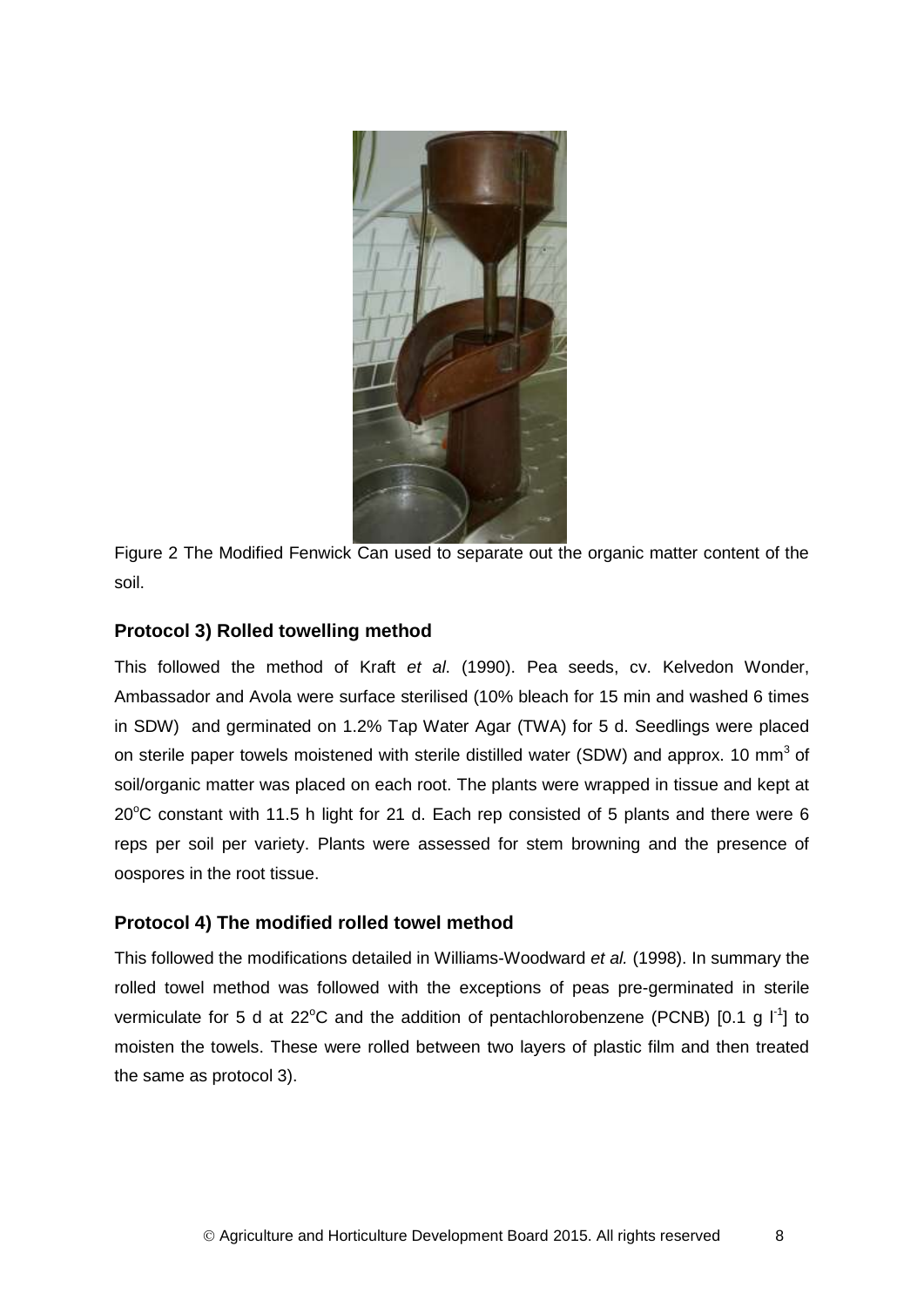#### <span id="page-13-0"></span>**Protocol 5) Dish and Towel method**

This followed the method of Oyarzun and Van Loon, 1989. In brief, three sterilised and pregerminated seeds (in sterile vermiculite) of cv Ambassador were placed on damp filter papers in 9 cm petri dishes. The seedling roots were covered in soil. These were placed at  $20^{\circ}$ C for 7 d. Plants were assessed for root discolouration and the presence of oospores.

#### <span id="page-13-1"></span>**Protocol 6) Boiling tube infection assay**

This assay is based on the pathogenicity assay for *F. solani* pv *pisi* (Gravanis, 1986). A surface sterilised pre- germinated pea (cv Ambassador or Kelvedon Wonder) was placed on a 1.5% TWA agar slope in a boiling tube with a cotton wool bung and aluminium foil cover. One gram soil sample or organic matter was suspended in 10 ml SDW. One millilitre of this solution was placed on each seedling. Plants were incubated at  $20^{\circ}$ C 16 h light for 20d. The plants are assayed for disease symptoms using the 1-5 scale.

#### <span id="page-13-2"></span>**Protocol 7) Agar Plates**

Three media types were tested (Table 1). Organic matter or soil from the soil bait test was diluted 1 g in 10 ml SDW and spread onto the agar plate. After 7 d at  $20^{\circ}$ C the cultures were examined for the appearance of arachnoid fungal growth. Plates were then examined at weekly intervals for oospore formation.

| <b>Media type</b>             | $\widehat{\mathbf{e}}$<br>peas<br><b>Dried</b> | ම<br>Glucose | <b>Dextros</b><br>಄<br>Potato<br>gar<br>⋖ | ම<br>Agar<br>Cornmeal | ම<br>Agar<br>Technical | Benomyl (ppm) | (ppm)<br>Streptomycin<br>sulphate | Metalaxyl M (ppm |
|-------------------------------|------------------------------------------------|--------------|-------------------------------------------|-----------------------|------------------------|---------------|-----------------------------------|------------------|
| Corn Meal Agar (CMA)          | $\mathbf 0$                                    | 0            | 0                                         | 10                    | 10                     | 5             | 200                               | 30               |
| Potato Dextrose Agar<br>(PDA) | 0                                              | 0            | 39                                        | 0                     | 0                      | 5             | 200                               | 30               |
| Pea Decoction Agar            | 180                                            | 7            | 0                                         | 0                     | 20                     | 5             | 200                               | 30               |

**Table 1.** The ingredients for the three medias used. All made up to 1 litre.

#### <span id="page-13-3"></span>**Protocol 8) Plate sandwich**

The plates were set up as for the agar media tests above. The base media was CMA. The plates were incubated at  $20^{\circ}$ C for 4 d before a layer of either PDA or CMA (both without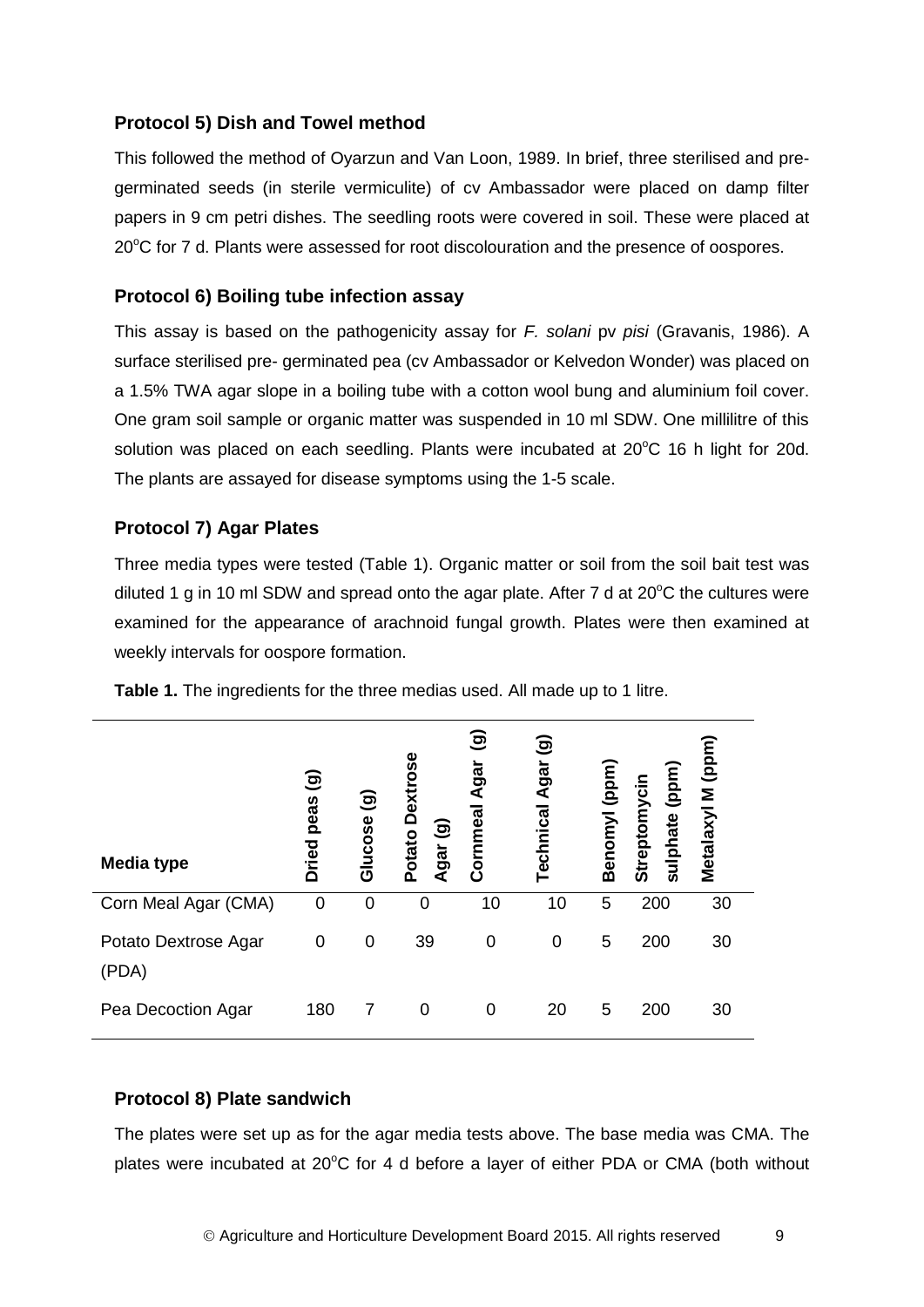benomyl, Metalaxyl M and Streptomycin sulphate) was layered over the culture. The plates were returned to the incubator and assessed weekly for *A. euteiches* cultures.

Grass overlay. Young blades of grass free of obvious disease or damage were collected from the lawn at PGRO. The grass was cut into 3.5 cm lengths and boiled for 5 min in distilled water. These were transferred to the top of potential cultures and left for 5 d. The grass was transferred to sterile tap water and the blade visualised under the microscope after 24 h for signs of infection, oospores or sporangia.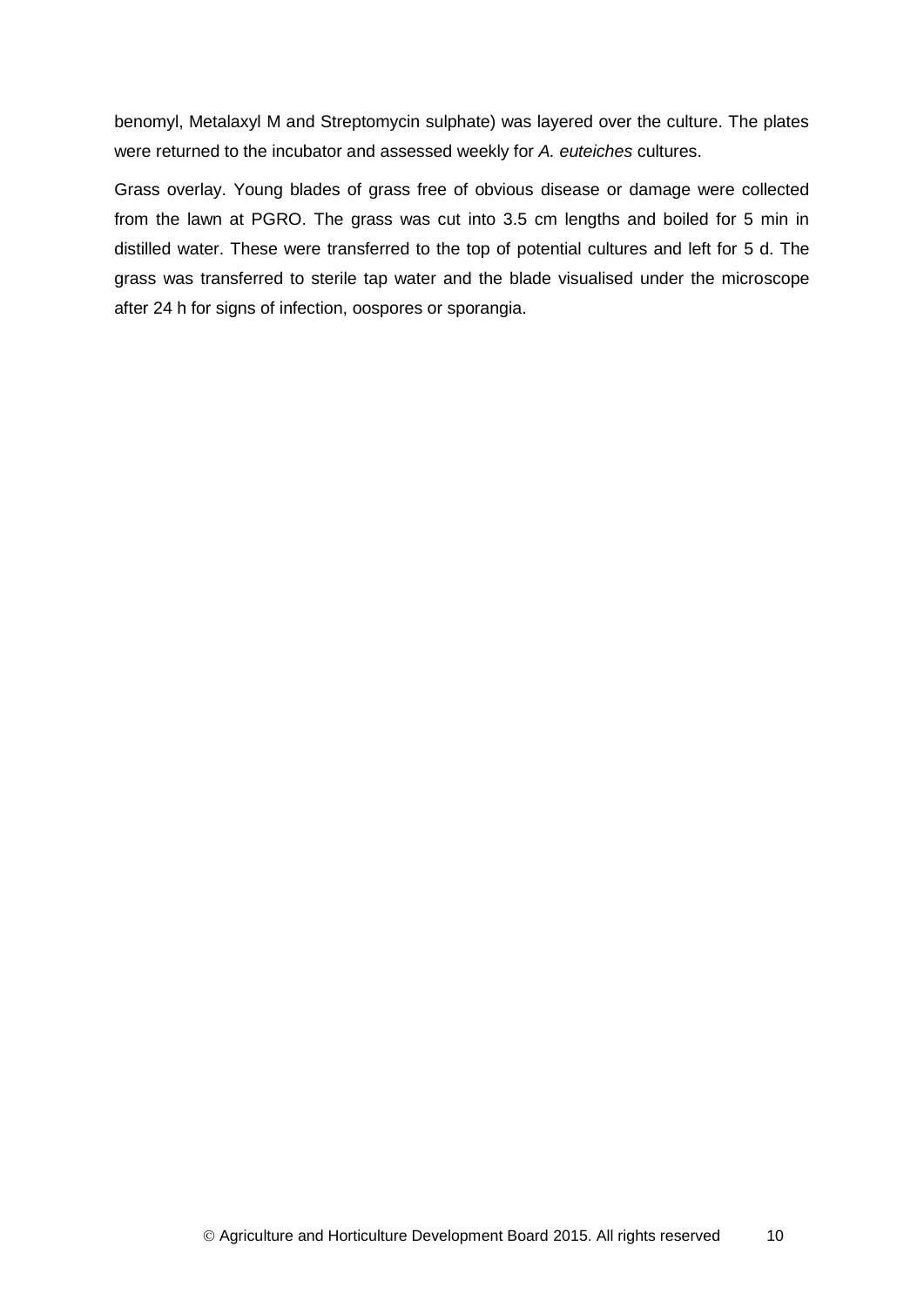# <span id="page-15-0"></span>**Results**

#### <span id="page-15-1"></span>**Protocol 1) Soil Bait method**

The plants in the sterile soil were disease free and those grown in the test soils had the characteristic discolouration of the roots and sloughing off of the outer parts of the root (Table 2). This infection was confirmed by microscopy. The germination rate of the peas in the test soil was lower than the sterile soil. When these seeds were removed from the soil they were heavily infested with fungal and bacterial infections.

**Table 2**. Results of the Soil Bait method. The test soils (A-I) all had high *A. euteiches* levels. The sterile soil did not have infected plants.

| Soil                | No of germinated |                                       |
|---------------------|------------------|---------------------------------------|
| sample              |                  | seeds (max 5) A. euteiches root score |
| A                   | 2.50             | 4.13                                  |
| B                   | 1.50             | 4.88                                  |
| C                   | 3.25             | 4.10                                  |
| D                   | 3.00             | 3.88                                  |
| E                   | 2.00             | 4.25                                  |
| F                   | 3.00             | 3.92                                  |
| G                   | 3.50             | 4.16                                  |
| Н                   | 3.25             | 4.29                                  |
| ı                   | 3.75             | 4.54                                  |
| <b>Sterile Soil</b> | 4.50             | 0.00                                  |

#### <span id="page-15-2"></span>**Protocol 2) Organic matter separation**

Both methods were effective at separating the organic matter fraction from the bulk soil. The organic matter was analysed under the microscope and oospores were present in the decaying material.

#### <span id="page-15-3"></span>**Protocol 3) The Rolled Towel method**

This method used the organic matter from the soil bait test with confirmed *A. euteiches.* The method was also tested without soil and with a sterile soil. Two pea cultivars were compared with Kelvedon Wonder to test their susceptibility to *A. euteiches*. Both Avola and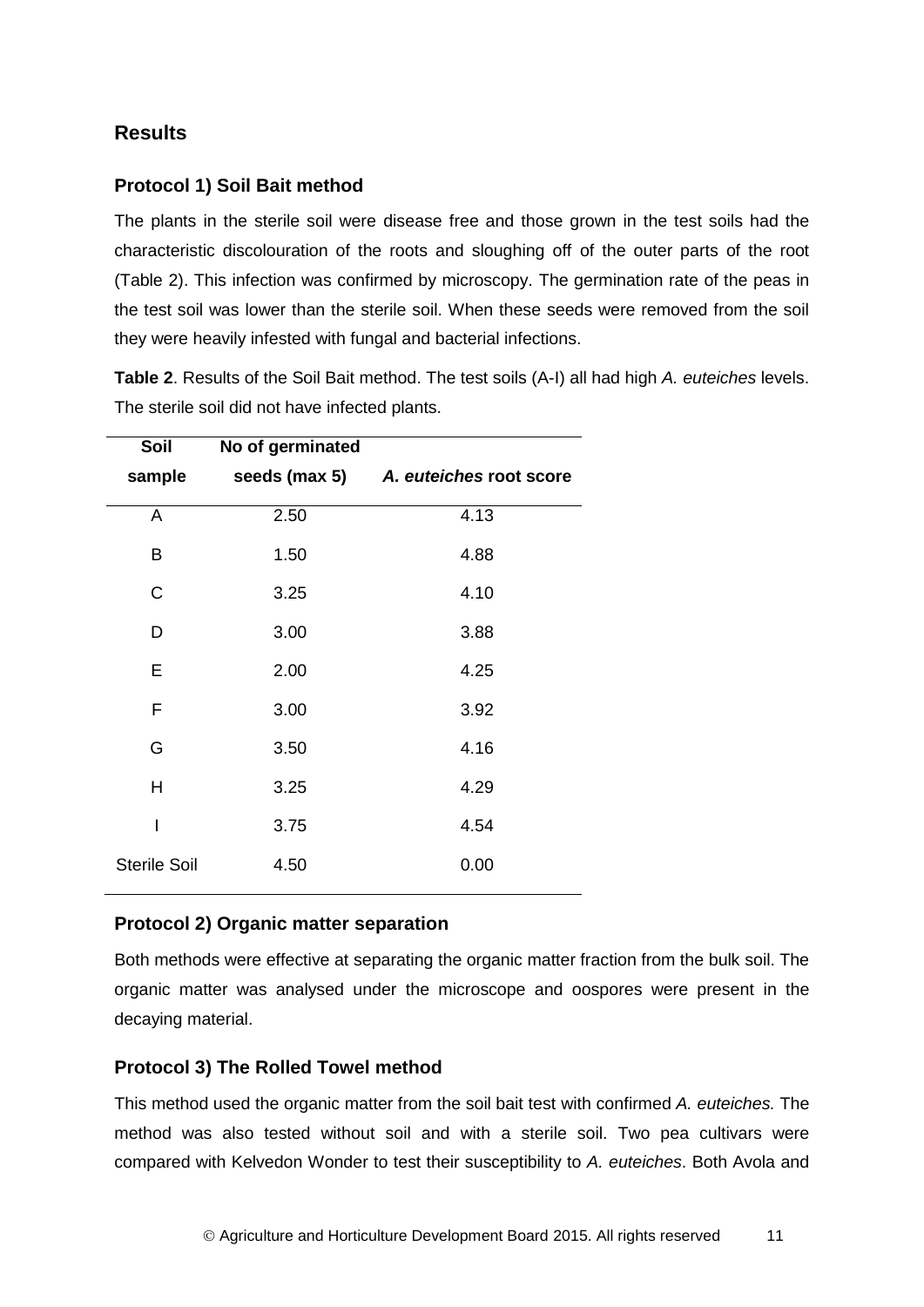Ambassador were infected with *A. euteiches* with a maximum root score of 4. However infection levels were low across all the reps (Table 3). Plants without soil and those inoculated with clean soil did not have root discoloration. The Kelvedon Wonder seed had 93% other fungal and bacterial contamination coming from the seed.

**Table 3.** The results from the rolled towel method.

|                 | Mean infection score |                                         |  |  |
|-----------------|----------------------|-----------------------------------------|--|--|
| Variety         |                      | test material Without soil Sterile soil |  |  |
| Ambassador      | 0.17                 |                                         |  |  |
| Avola           | 0.37                 |                                         |  |  |
| Kelvedon Wonder | า 6                  |                                         |  |  |

#### <span id="page-16-0"></span>**Protocol 4) The Modified Rolled Towel method**

In the first experiment all the plants died as the towelling was too wet and the plants were smothered in the towelling. The second experiment resulted in some very healthy plants (Fig 3). Some plants had a general discolouration. To ascertain if this was the result of *A. euteiches* infection root segments were studied under the microscope for the presence of oospores (Table 4).

**Figure 3** Pea plants unrolled at the end of the Modified Rolled Towel method. The plants were looking healthy with some root discolouration.

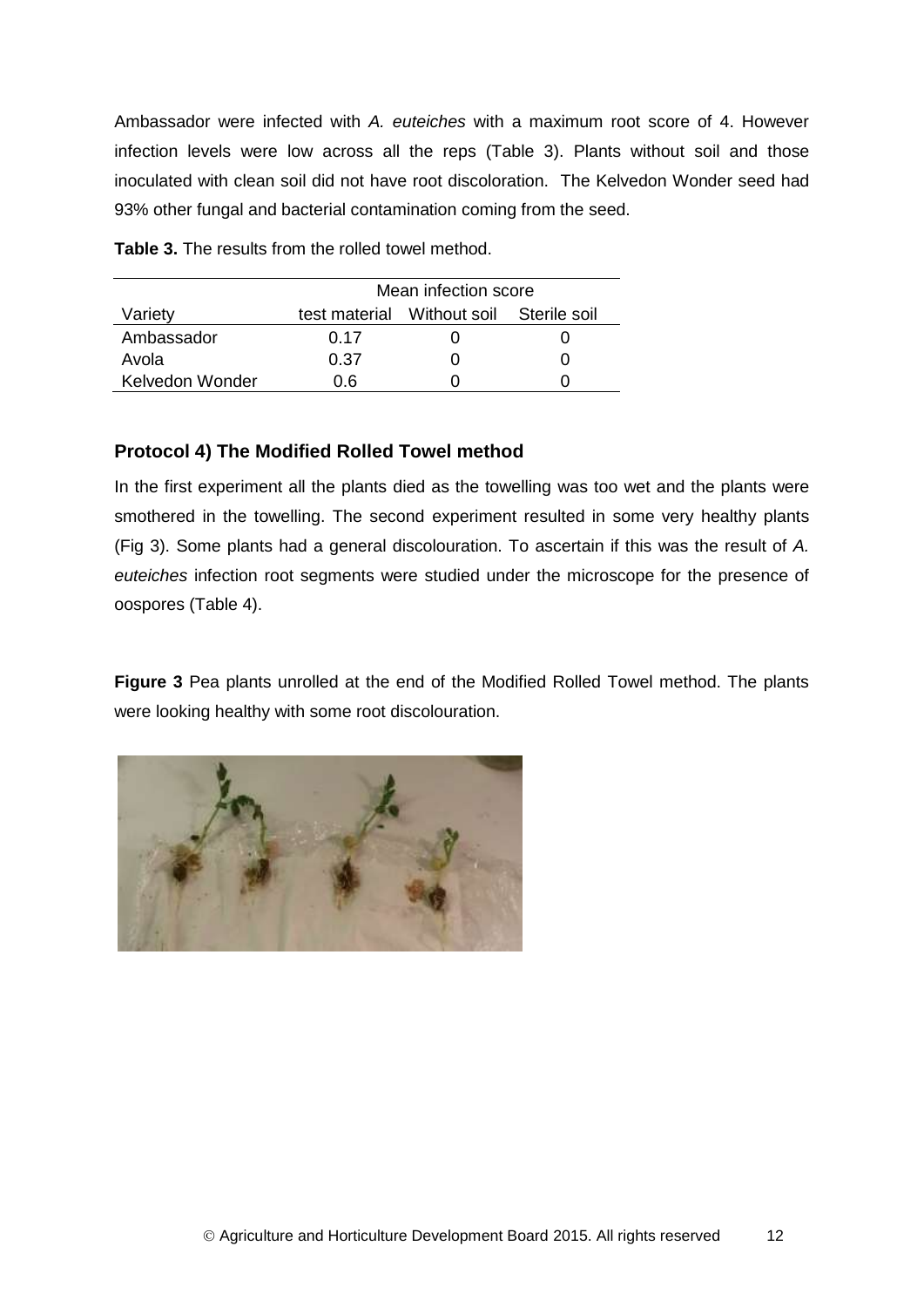| Treatment     | Discoloured Presence | Ωf           |
|---------------|----------------------|--------------|
|               | roots (%)            | oospores (%) |
|               |                      |              |
| Test soil (a) | 33                   | ი            |
| Test soil (b) | 25                   | 12.5         |
| Test soil (c) | 57                   | 25           |
| Test soil (d) | 75                   | 50           |
| Sterile soil  | 0                    | O            |

**Table 4.** The percentage of discoloured roots and those with oospores in the roots.

#### <span id="page-17-0"></span>**Protocol 5) Dish and Towel method**

This method was quick to set up and used very little space (Fig 4). Soil samples were used rather than organic matter. The plants had root discoloration but it was not clear from looking at the roots if this was *A. euteiches* or other fungi especially as this discolouration was also found on the plants under the sterile soil. The main root from each plant was divided into three sections and studied for the presence of oospores. Oospores were not identified in the plants grown in the sterile soil. Twenty nine of the 35 plants with the test soil had oospores in the roots (Table 5).

**Figure 4.** Pea plants in the Dish and Towel method with soil samples placed on top of the plants.

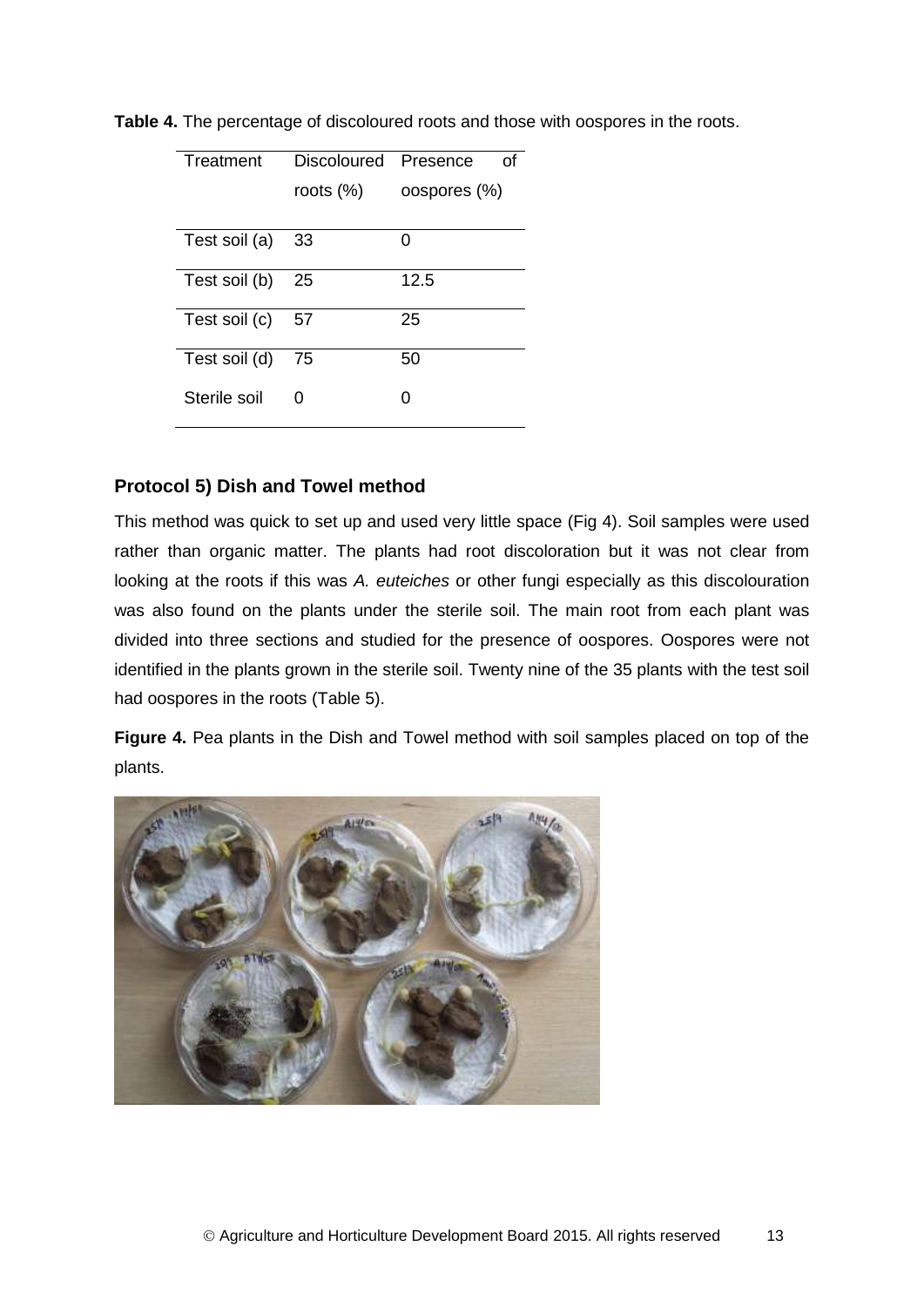| Treatment        | No                   | of Confirmed              |         | Oospore presence |                                           |
|------------------|----------------------|---------------------------|---------|------------------|-------------------------------------------|
|                  | discoloured<br>roots | A. euteiches<br>infection | section | section          | Upper root Mid root Lower root<br>section |
| <b>Test soil</b> | 35                   | 29                        | 18      | 19               | 23                                        |
| Sterile soil     | 2                    | O                         | 0       | 0                |                                           |

**Table 5**. The number of plants with discoloured roots and the number of plants with *A. euteiches* infection confirmed by the presence of oospores in the root tissue.

#### <span id="page-18-0"></span>**Protocol 6) Boiling tube method**

Two pea cultivars were tested. The Kelvedon wonder seeds developed secondary infections and could not be assessed. The Ambassador plants inoculated with the sterile soil solution germinated well, the peas inoculated with the soil suspension quickly succumbed to infection (Fig 5).

The tubes were assessed 20 days post inoculation using the 1-5 scale used for the soil baiting technique. It was observed that the plants were either clean or black so the data was presented as number infected plants with a maximum of five plants assessed (Table 6). *A. euteiches* was confirmed by the presence of oospores.

**Figure 5.** Peas grown in boiling tubes in the presence of the test soil. Tube a) has been inoculated with sterile soil, tube b) with the test soil.

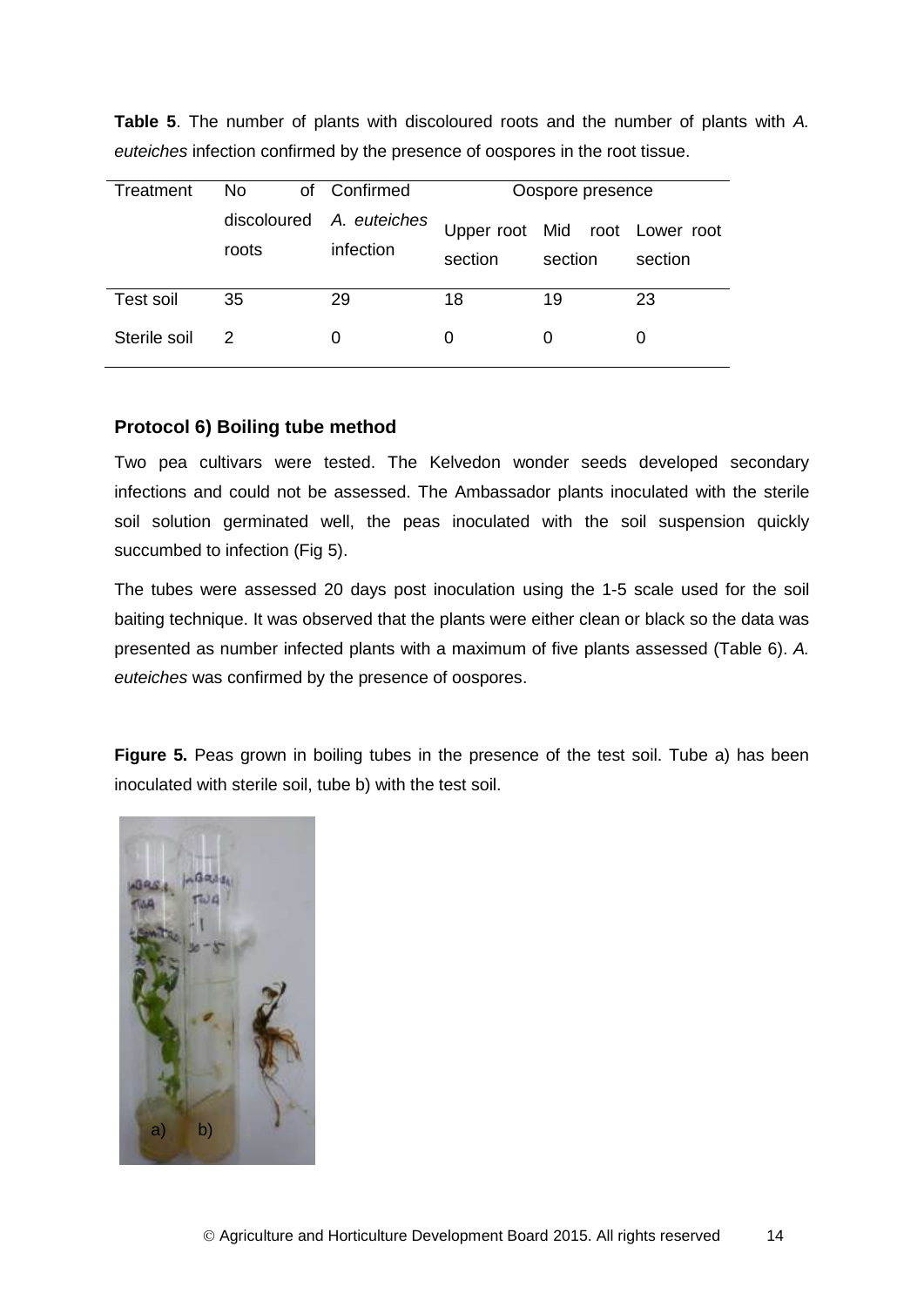|                                  |                 | Number discoloured | Confirmed A.        |
|----------------------------------|-----------------|--------------------|---------------------|
| Treatment                        | Variety         | roots              | euteiches infection |
| Test soil (1g in 10ml<br>SDW)    | Kelvedon Wonder | $\overline{2}$     | 3                   |
| Test soil (1g in 20ml<br>SDW)    | Kelvedon Wonder | 3                  | 3                   |
| Test soil (1g in 30ml<br>SDW)    | Kelvedon Wonder | 0                  | 0                   |
| Test soil (1g in 10ml<br>SDW)    | Ambassador      | 3                  | 3                   |
| Test soil (1g in 20ml<br>SDW)    | Ambassador      | 1                  | 1                   |
| Test soil (1g in 30ml<br>SDW)    | Ambassador      | 0                  | $\mathbf 0$         |
| Sterile soil (1g in 10ml<br>SDW) | Kelvedon Wonder | 0                  | $\mathbf 0$         |
| Sterile soil (1g in 10ml<br>SDW) | Ambassador      | 0                  | 0                   |

**Table 6**. The results of the plants grown in the boiling tubes

#### <span id="page-19-0"></span>**Protocol 7) Plate test**

The plates were inoculated with organic matter suspended in SDW. There was a lot of fungal growth on the plates especially on the PDA and pea decoction plates. These were overrun with mycelium. Both media supported the fast growth of a wide range of fungi. There were cultures which looked like *A. euteiches* on the CMA plates and this was confirmed by the presence of oospores in the media.

#### <span id="page-19-1"></span>**Protocol 8) Plate Sandwich and the grass over lay**

There was a lot of fungal growth on the base layer and this was reduced when it was overlaid with the second agar. However the media used were too nutrient rich for this assay and too many fungi grew (Table 7). Oospores were not identified in the agar suggesting *A. euteiches* was either not present or not producing oospores. *A. euteiches* mycelium was not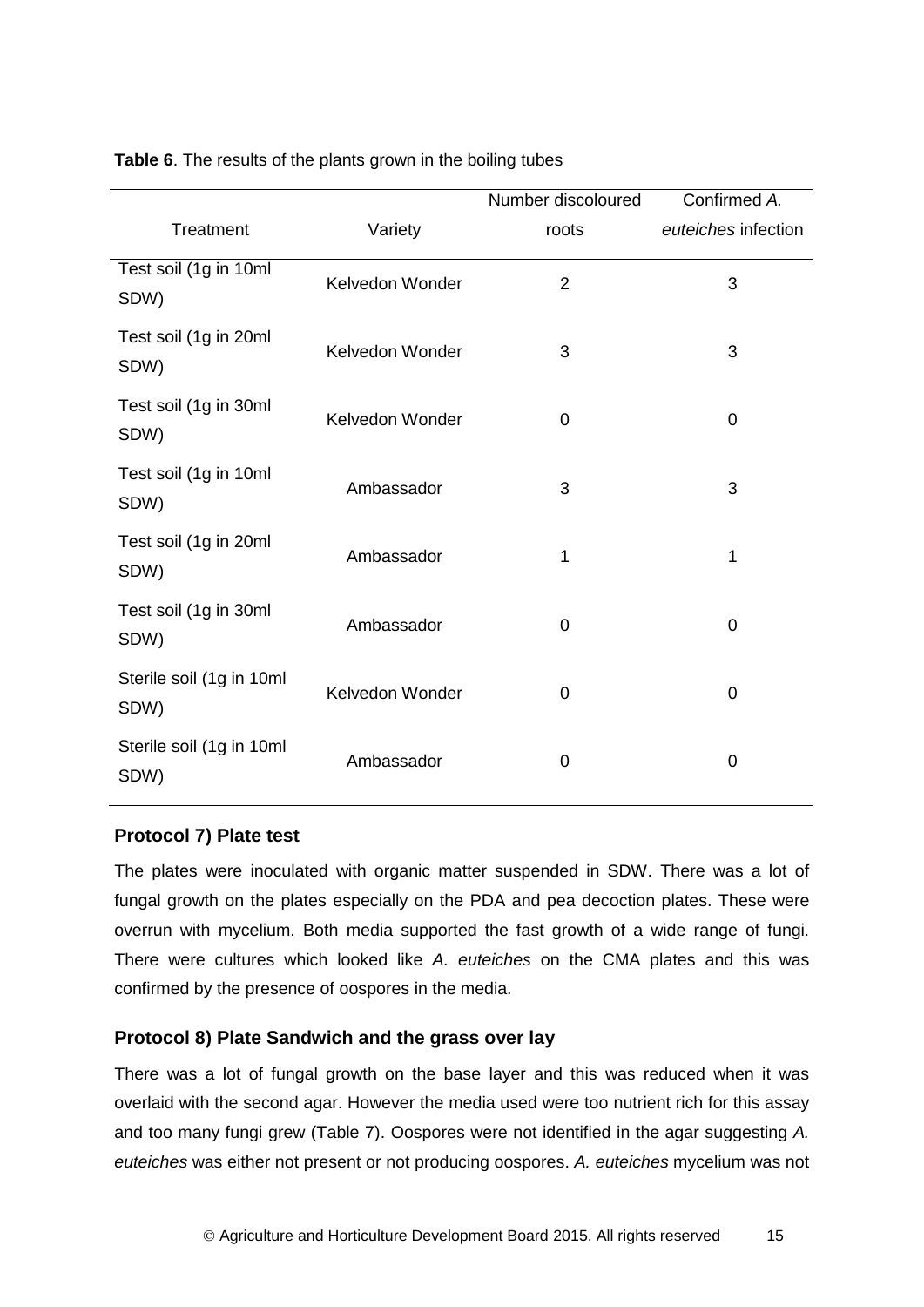identified within the extensive hyphal growth on the plates. The grass overlay was not colonised by *A. euteiches*.

| Soil type                            | Media bottom            | Media Top  | Outcome                  |
|--------------------------------------|-------------------------|------------|--------------------------|
| Organic matter (1                    | CMA (plus               | <b>PDA</b> | Rampant fungal growth no |
| g in 10 ml water)                    | additives)              |            | oospores                 |
| Organic matter (1                    | CMA (plus               | <b>PDA</b> | Rampant fungal growth no |
| g in 20 ml water)                    | additives)              |            | oospores                 |
| Sterile soil (1 g in<br>10 ml water) | CMA (plus<br>additives) | <b>PDA</b> | No growth                |
| Organic matter (1                    | CMA (plus               | <b>CMA</b> | Rampant fungal growth no |
| g in 10 ml water)                    | additives)              |            | oospores                 |
| Organic matter (1                    | CMA (plus               | <b>CMA</b> | Rampant fungal growth no |
| g in 20 ml water)                    | additives)              |            | oospores                 |
| Sterile soil (1 g in<br>10 ml water) | CMA (plus<br>additives) | <b>CMA</b> | No growth                |

**Table 7.** The results of the plate sandwich method.

#### <span id="page-20-0"></span>**Discussion**

The current method used for identifying *A. euteiches* is the soil bait technique. This method is quick to set up and reliably identifies infected soils. Peas are not tolerant of water logging, which is a requirement of this test, and become stressed as a result. All the peas grew poorly even in uninfected soil. The infected plants had the characteristic honey colouration and the disintegration of the roots. The test is not specific to *A. euteiches* and other root rot infecting fungi were also identified. However from a growers perspective this would not be a problem as they are interested in the total root rot risk (*A. euteiches*, Fusarium and *P. medicaginis*). The test takes 38 days which is too long when a grower needs to make a decision in season. This illustrated the need to look at alternative methods.

One of the problems with soil assays is the amount of soil used for testing. The sample needs to be representative of the field but also of a realistic size to transport to the laboratory. *A. euteiches* oospores are found in the organic matter therefore a method of washing out the organic debris from the soil would enable a large volume of soil to be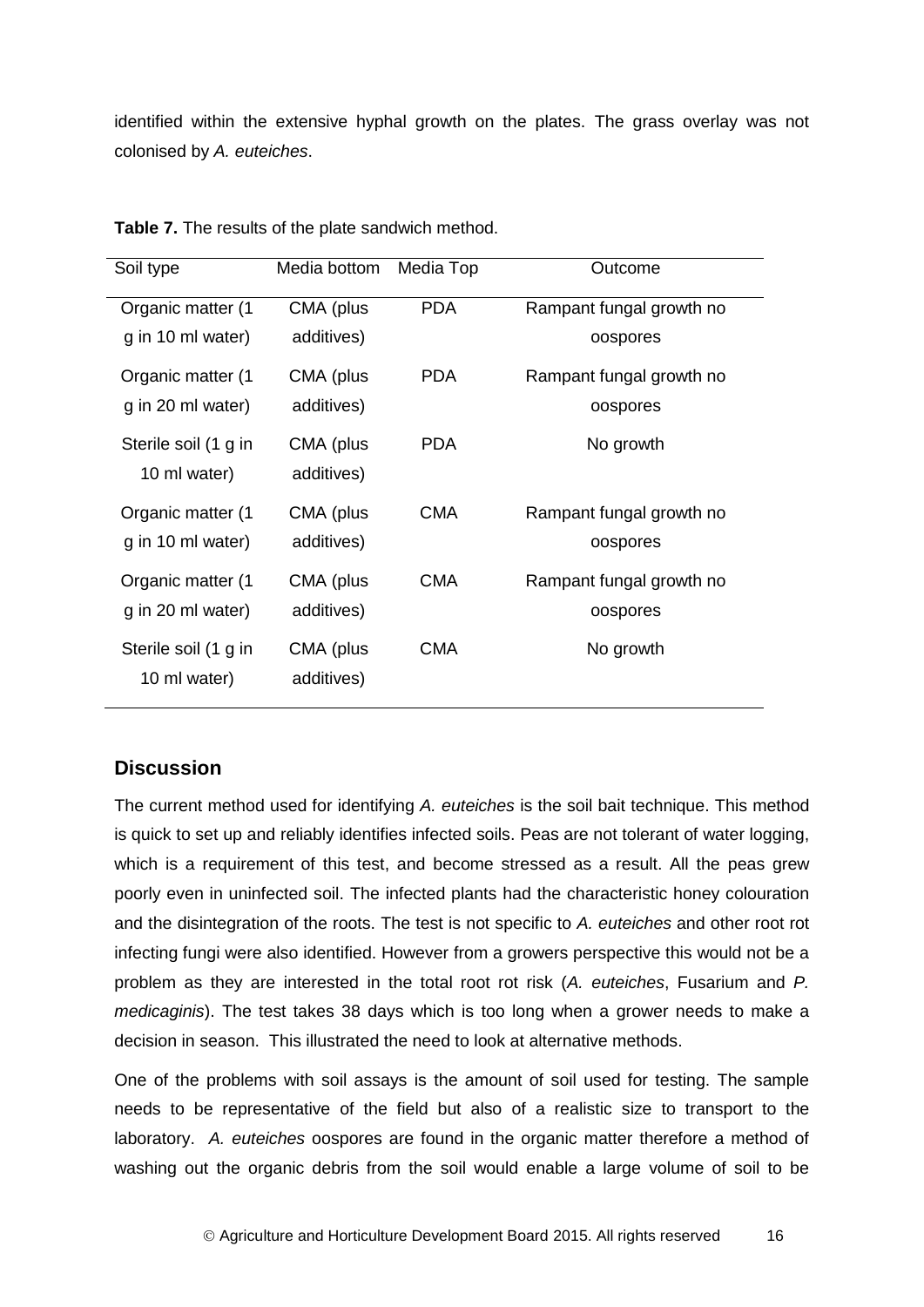analysed whilst the test remains small. The beaker and sieve method of extracting the organic debris from the soil is intricate and not suited to samples larger than a few grams. The Modified Fenwick Can is designed to handle much larger samples and the resulting sample was of a similar quality to the beaker and sieve method. The Modified Fenwick Can has the potential to be included as part of future developments. All of the tests are reliant on field sampling. *A. euteiches* can be a patchy disease and soil sampling would need to use the accepted 'W' shape sampling. In addition samples would need to be taken from areas of concern such as those with signs of waterlogging or previous premature senescence of the crop.

The rolled towelling method was tested on three pea cultivars. The Kelvedon Wonder seed (from two sources) had a high level of seed borne disease and decayed in the damp conditions in the towelling. Ambassador and Avola were both susceptible to *A. euteiches* and the seed was less susceptible to secondary rots than Kelvedon Wonder. Both towelling methods were quicker than the soil bait technique and have the potential to be used as a soil test. However they are complex to carry out. A less intricate and quicker approach was the Dish and Towel method and this will be investigated further to encourage better disease development and to use organic matter rather than soil in the assay. The boiling tube method was very effective at identifying the soils with *A. euteiches* present. This assay has potential to be developed further.

The use of the agar plates would be the quickest and possibly the easiest method to develop. However soil samples contain many different fungi many of which will grow on the media tested. This can result in growth of other fungi. *A. euteiches* mycelium grows in a relatively sparse arachnoid fashion which can easily be lost within other fungal mycelium. Alternative media will be tested.

With all the methods, plant or agar plates were checked for the presence of oospores to confirm the presence of *A. euteiches*. This pathogen discolours the roots. However the honey colouration is very slight especially in the towel and dish assay method. This method terminates before the roots start to disintegrate. Therefore the best way to confirm disease presence is to check for *A. euteiches* oospores. It is envisaged that this would only need to be done for a couple of roots in a test rather than every sample.

All of the methods ascertain the presence of viable fungal propagules. They do not take into account the soil conditions, weather conditions or general crop health all of which play an important part in the development of disease.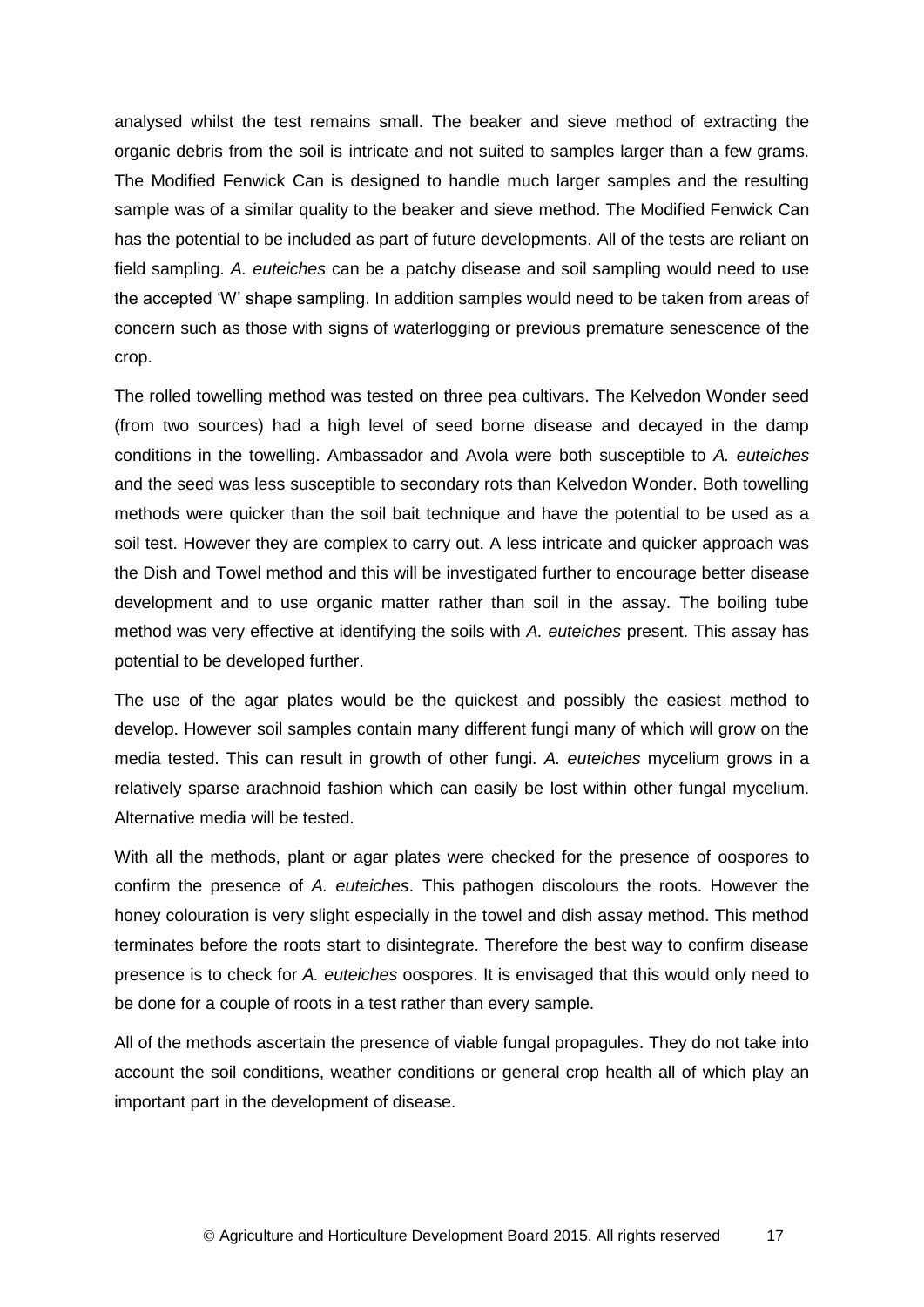# <span id="page-22-0"></span>**Conclusions**

Eight methods of isolating *A. euteiches* have been tested. All the assays involving plants identified the pathogen although there was over estimation of the disease levels. This project enters its second and final year and the assays will be refined. These will then be used to test soils from different areas and compare *A. euteiches* levels with the number of pea crops grown.

# <span id="page-22-1"></span>**Knowledge and Technology Transfer**

PGRO Open day 2014 (Oral and Poster presentation)

Cereals 2014 (Poster presentation)

 $6<sup>th</sup>$  International Food and Legume Research Conference and the  $7<sup>th</sup>$  International Conference on Legume Genetics and Genomics Canada 7-11 July 2014 (Poster presentation)

British Society of Plant Pathology Presidential meeting 2014 (Poster presentation)

VAA Meeting November 2014 (Oral presentation)

Holbeach Marsh Pea Growers Technical Meeting 2014 (Oral presentation)

Warwick Crop Centre Seminar November 2014 (Oral presentation)

The Pulse Magazine Spring 2014 (Article)

PGRO Staff Away day 2014 (Oral presentation)

Bruce Farms Technical meeting 2014 (Oral presentation)

### <span id="page-22-2"></span>**References**

Biddle A. and Cattlin N. 2007 Pests, Diseases and Disorders of Peas and Beans, A Colour Handbook. Academic Press.

CMI Description of Pathogenic Fungi and Bacteria No 600 *Aphanomyces euteiches*. 1978 Commonwealth Agricultural Bureaux.

Gravanis F. (1986) A study if the *Fusarium* foot and root rot of peas and an evaluation of certain chemicals for its control. PhD Thesis University of Manchester.

Kraft, J., Marcinkowska, J. and Muehlbauer F. (1990) Detection of *Aphanomyces euteiches* in field soil from northern Idaho by a wet sieving/baiting technique. Plant Disase 74:716- 718.